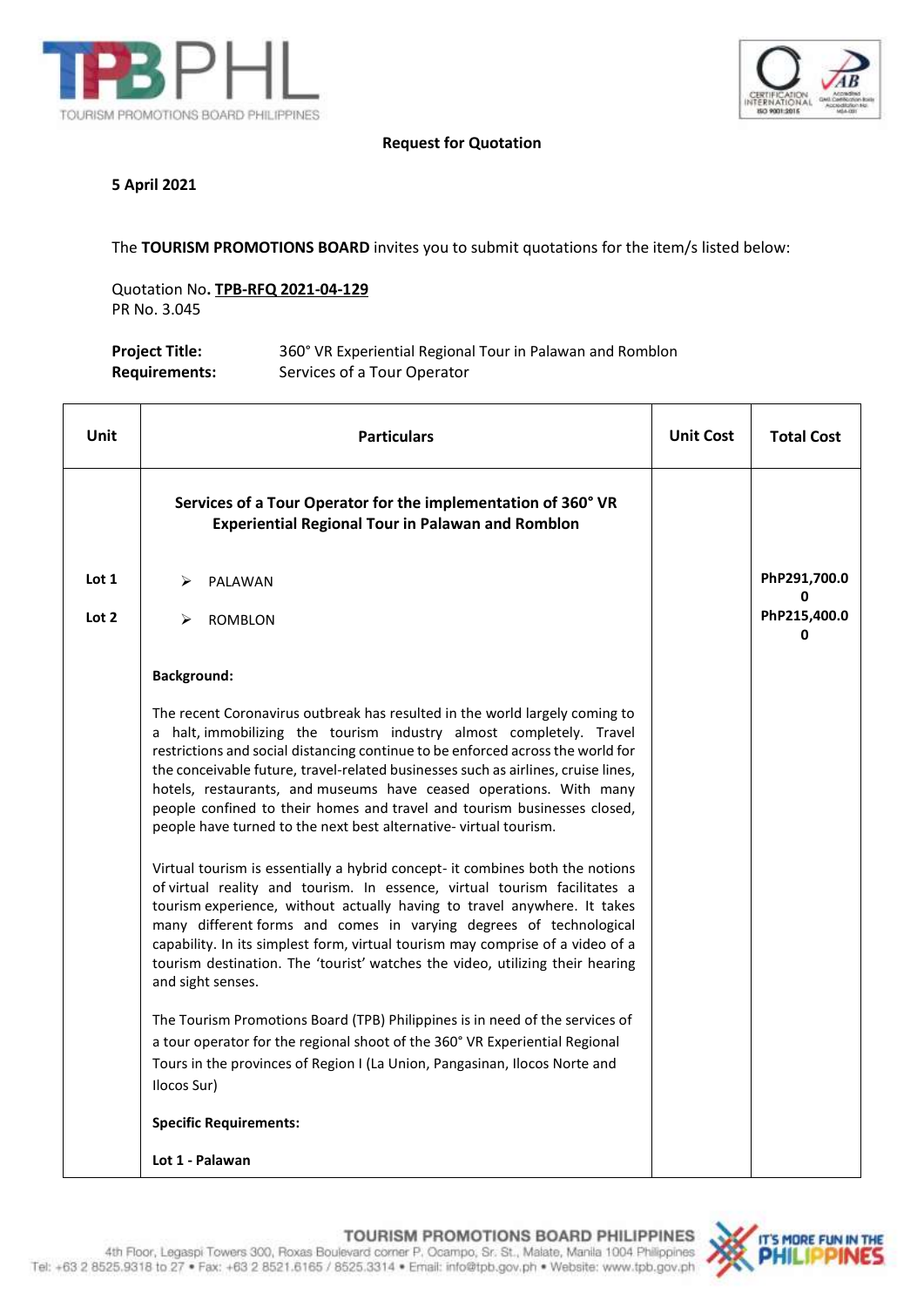|                                                  |                                                             | <b>Hotel must be located</b>                                                                                                                                                                                                                                                                                                                                                                                                  | <b>Number of</b>        |  |
|--------------------------------------------------|-------------------------------------------------------------|-------------------------------------------------------------------------------------------------------------------------------------------------------------------------------------------------------------------------------------------------------------------------------------------------------------------------------------------------------------------------------------------------------------------------------|-------------------------|--|
|                                                  |                                                             | within                                                                                                                                                                                                                                                                                                                                                                                                                        | <b>Rooms</b>            |  |
|                                                  | Check in date:<br>24 April 2021                             | Coron, Palawan                                                                                                                                                                                                                                                                                                                                                                                                                | $\mathbf{1}$            |  |
|                                                  | 25 April 2021                                               |                                                                                                                                                                                                                                                                                                                                                                                                                               | $\mathbf{1}$            |  |
|                                                  | <b>Check out date:</b>                                      |                                                                                                                                                                                                                                                                                                                                                                                                                               |                         |  |
|                                                  | 26 April 2021                                               |                                                                                                                                                                                                                                                                                                                                                                                                                               | 0                       |  |
|                                                  |                                                             | <b>Total Room Nights</b>                                                                                                                                                                                                                                                                                                                                                                                                      | $\overline{2}$          |  |
| $\bullet$                                        | Must be located in Coron, Palawan                           |                                                                                                                                                                                                                                                                                                                                                                                                                               |                         |  |
| $\bullet$                                        | Dates are subject to change                                 |                                                                                                                                                                                                                                                                                                                                                                                                                               |                         |  |
| $\bullet$<br>$\bullet$<br>$\bullet$<br>$\bullet$ | Must be TPB member<br>total expense                         | Total cost of accommodation should be based on actual room expenses<br>Secured sponsorships or discounted rates should be deducted from the                                                                                                                                                                                                                                                                                   |                         |  |
| ٠                                                | Accommodation in El Nido (2N/3D)<br>on the following dates: | Provision of care kit during the inclusive stay dates, and adhere to the<br>health and safety guidelines issued by the Department of Trade and<br>Industry (DTI), Department of Health (DOH), and as well as the guidelines<br>set by the respective LGU of which it operates in.<br>Itinerary to be sent (subject to change without prior notice)<br>Provide hotel accommodation (twin sharing) inclusive of daily breakfast |                         |  |
|                                                  |                                                             | <b>Hotel must be located</b>                                                                                                                                                                                                                                                                                                                                                                                                  | <b>Number of</b>        |  |
|                                                  | Check in date:                                              | within<br>El Nido                                                                                                                                                                                                                                                                                                                                                                                                             | Rooms<br>$\overline{2}$ |  |
|                                                  | 26 April 2021                                               |                                                                                                                                                                                                                                                                                                                                                                                                                               |                         |  |
|                                                  | 27 April 2021                                               |                                                                                                                                                                                                                                                                                                                                                                                                                               | $\overline{2}$          |  |
|                                                  | Check out date:                                             |                                                                                                                                                                                                                                                                                                                                                                                                                               | 0                       |  |
|                                                  | 28 April 2021                                               |                                                                                                                                                                                                                                                                                                                                                                                                                               |                         |  |
| $\bullet$                                        |                                                             | <b>Total Room Nights</b>                                                                                                                                                                                                                                                                                                                                                                                                      | 4                       |  |
| $\bullet$                                        | Must be located in El Nido, Palawan                         | Must have free cancellation, rebooking, transferable or refundable                                                                                                                                                                                                                                                                                                                                                            |                         |  |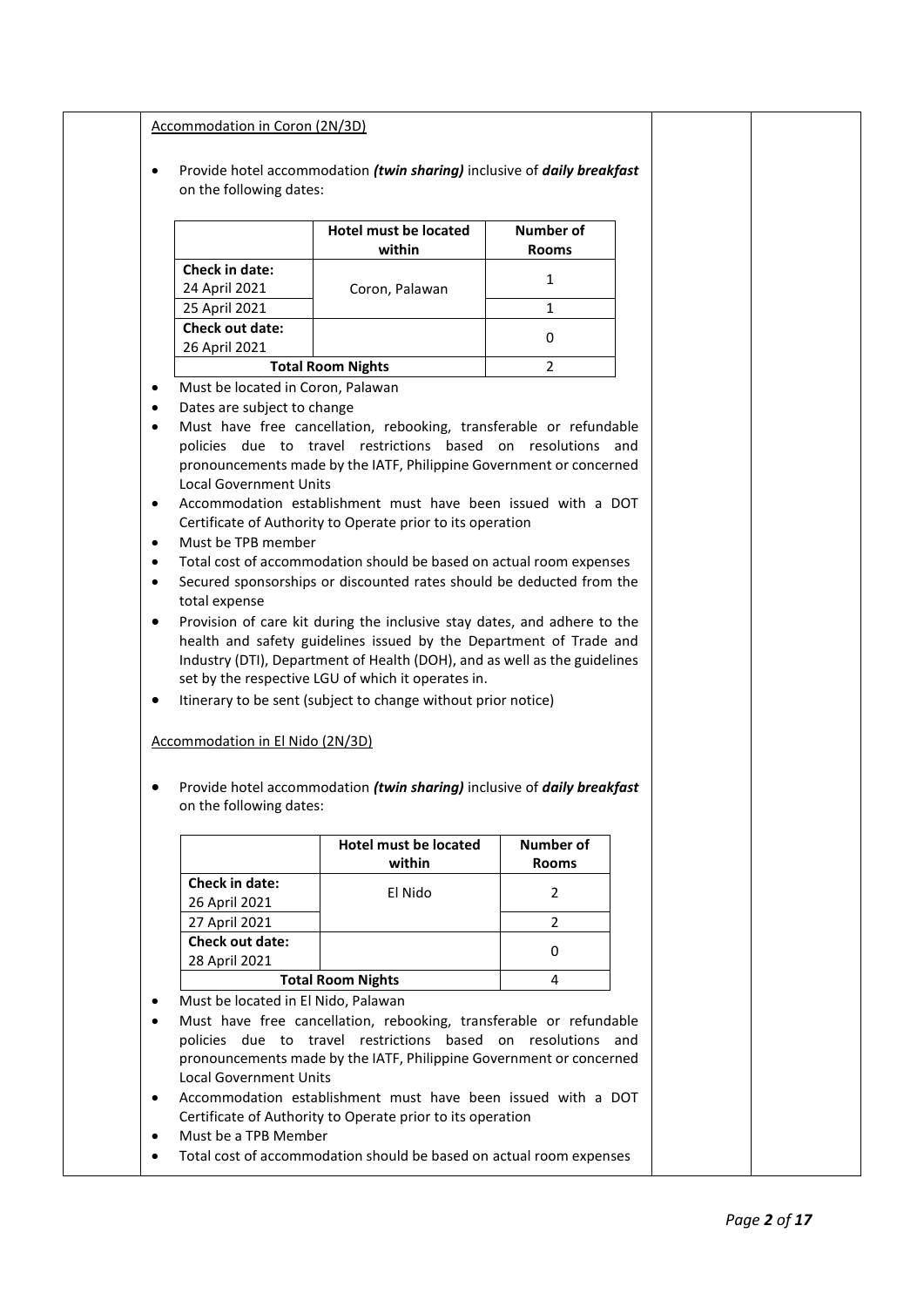|                                          |                                                | Industry (DTI), Department of Health (DOH), and as well as the guidelines                                                                                                                                                                                                                                                                                                                                                                                                                                                                                                                                                                                                         |              |  |
|------------------------------------------|------------------------------------------------|-----------------------------------------------------------------------------------------------------------------------------------------------------------------------------------------------------------------------------------------------------------------------------------------------------------------------------------------------------------------------------------------------------------------------------------------------------------------------------------------------------------------------------------------------------------------------------------------------------------------------------------------------------------------------------------|--------------|--|
| ٠                                        |                                                | set by the respective LGU of which it operates in.<br>Itinerary to be sent (subject to change without prior notice)                                                                                                                                                                                                                                                                                                                                                                                                                                                                                                                                                               |              |  |
|                                          |                                                |                                                                                                                                                                                                                                                                                                                                                                                                                                                                                                                                                                                                                                                                                   |              |  |
|                                          | Accommodation in San Vicente (2N/3D)           |                                                                                                                                                                                                                                                                                                                                                                                                                                                                                                                                                                                                                                                                                   |              |  |
| $\bullet$                                |                                                | Provide hotel accommodation (twin sharing) inclusive of daily breakfast                                                                                                                                                                                                                                                                                                                                                                                                                                                                                                                                                                                                           |              |  |
|                                          | on the following dates:                        |                                                                                                                                                                                                                                                                                                                                                                                                                                                                                                                                                                                                                                                                                   |              |  |
|                                          |                                                |                                                                                                                                                                                                                                                                                                                                                                                                                                                                                                                                                                                                                                                                                   |              |  |
|                                          | Dates                                          | <b>Hotel must be located</b>                                                                                                                                                                                                                                                                                                                                                                                                                                                                                                                                                                                                                                                      | Number of    |  |
|                                          |                                                | within                                                                                                                                                                                                                                                                                                                                                                                                                                                                                                                                                                                                                                                                            | Rooms        |  |
|                                          | Check in date:                                 | San Vicente                                                                                                                                                                                                                                                                                                                                                                                                                                                                                                                                                                                                                                                                       | 2            |  |
|                                          | 28 April 2021                                  |                                                                                                                                                                                                                                                                                                                                                                                                                                                                                                                                                                                                                                                                                   |              |  |
|                                          | 29 April 2021                                  |                                                                                                                                                                                                                                                                                                                                                                                                                                                                                                                                                                                                                                                                                   | 2            |  |
|                                          | <b>Check out date:</b><br>30 April 2021        |                                                                                                                                                                                                                                                                                                                                                                                                                                                                                                                                                                                                                                                                                   | $\Omega$     |  |
|                                          |                                                | <b>Total Room Nights</b>                                                                                                                                                                                                                                                                                                                                                                                                                                                                                                                                                                                                                                                          | 4            |  |
| ٠                                        |                                                | Must be located within San Vicente, Palawan                                                                                                                                                                                                                                                                                                                                                                                                                                                                                                                                                                                                                                       |              |  |
| $\bullet$<br>$\bullet$<br>$\bullet$<br>٠ | <b>Local Government Units</b><br>total expense | Accommodation establishment must have been issued with a DOT<br>Certificate of Authority to Operate prior to its operation<br>Total cost of accommodation should be based on actual room expense<br>Secured sponsorships or discounted rates should be deducted from the<br>Provision of care kit during the inclusive stay dates, and adhere to the<br>health and safety guidelines issued by the Department of Trade and<br>Industry (DTI), Department of Health (DOH), and as well as the guidelines<br>set by the respective LGU of which it operates in.<br>Itinerary to be sent (subject to change without prior notice)<br><b>Accommodation in Puerto Princesa (4N/5D)</b> |              |  |
|                                          |                                                | Provide hotel accommodation (twin sharing) inclusive of daily breakfast                                                                                                                                                                                                                                                                                                                                                                                                                                                                                                                                                                                                           |              |  |
|                                          | on the following dates:                        |                                                                                                                                                                                                                                                                                                                                                                                                                                                                                                                                                                                                                                                                                   |              |  |
|                                          | Dates                                          | <b>Hotel must be located</b>                                                                                                                                                                                                                                                                                                                                                                                                                                                                                                                                                                                                                                                      | Number of    |  |
|                                          |                                                | within                                                                                                                                                                                                                                                                                                                                                                                                                                                                                                                                                                                                                                                                            | Rooms        |  |
|                                          | Check in date:<br>01 May 2021                  |                                                                                                                                                                                                                                                                                                                                                                                                                                                                                                                                                                                                                                                                                   | 1            |  |
|                                          | 02 May 2021                                    |                                                                                                                                                                                                                                                                                                                                                                                                                                                                                                                                                                                                                                                                                   | $\mathbf{1}$ |  |
|                                          | 03 May 2021                                    | <b>Puerto Princesa</b>                                                                                                                                                                                                                                                                                                                                                                                                                                                                                                                                                                                                                                                            | $\mathbf{1}$ |  |
| $\bullet$                                |                                                |                                                                                                                                                                                                                                                                                                                                                                                                                                                                                                                                                                                                                                                                                   | $\mathbf{1}$ |  |
|                                          | 04 May 2021                                    |                                                                                                                                                                                                                                                                                                                                                                                                                                                                                                                                                                                                                                                                                   |              |  |
|                                          | Check out date:<br>04 May 2021                 |                                                                                                                                                                                                                                                                                                                                                                                                                                                                                                                                                                                                                                                                                   | 0            |  |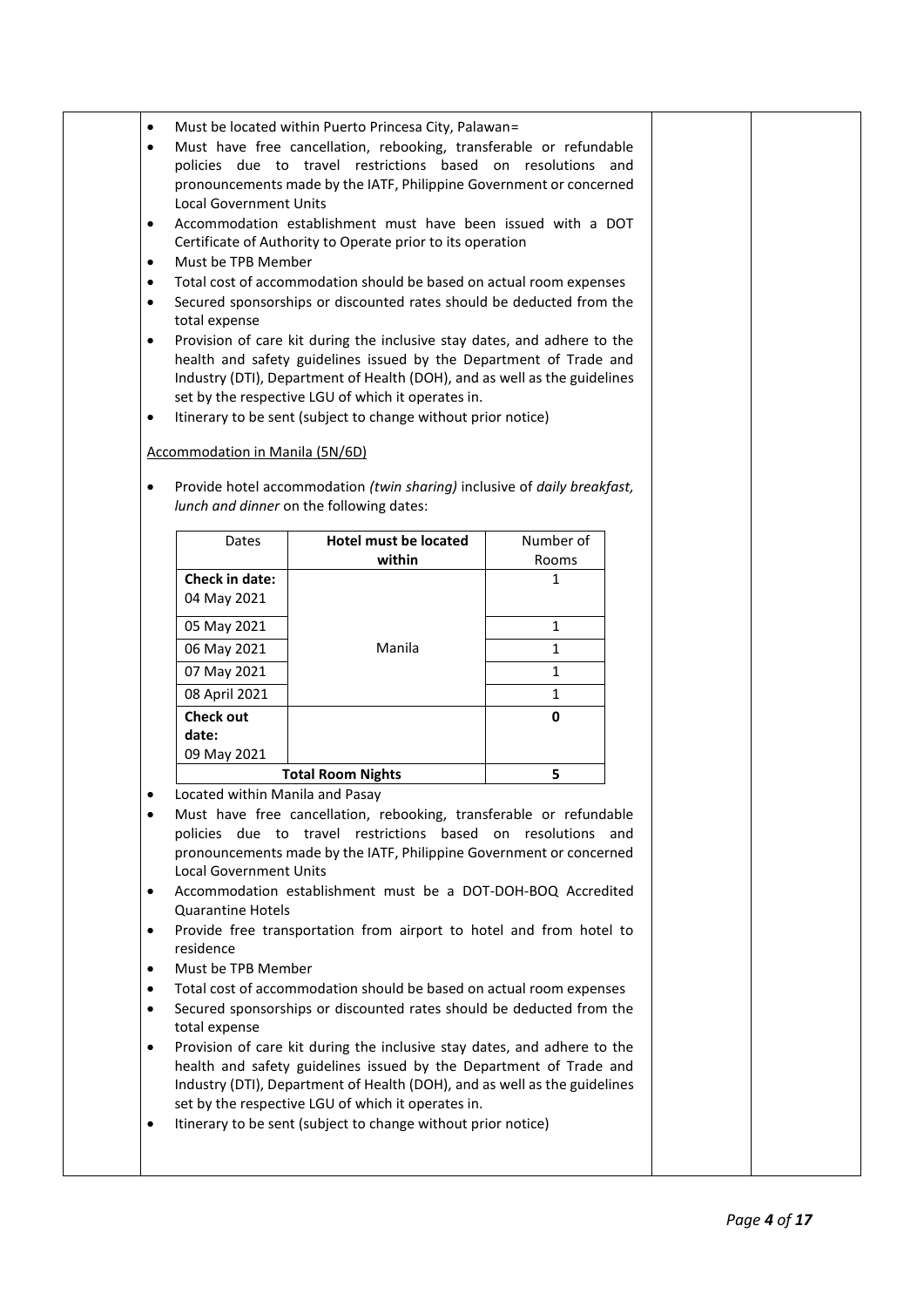| <b>Air Transportation</b>                           |                                                                                                                                                                                                                                                                                                                                                              |                         |  |
|-----------------------------------------------------|--------------------------------------------------------------------------------------------------------------------------------------------------------------------------------------------------------------------------------------------------------------------------------------------------------------------------------------------------------------|-------------------------|--|
| Date                                                | Route                                                                                                                                                                                                                                                                                                                                                        | Number of<br>Passengers |  |
| 24 April 2021                                       | Manila - Busuanga (Coron)<br>PR2961 ETD 0700H ETA 0820H or<br>DG6043 ETD 1025H ETA 1145H                                                                                                                                                                                                                                                                     | 1                       |  |
| 04 May 2021                                         | PPS - Manila<br>PR2786 ETD 1535H ETA1655H                                                                                                                                                                                                                                                                                                                    | $\mathbf{1}$            |  |
| <b>Local Government Units</b><br>1 year             | Must have free cancellation, rebooking, transferable or refundable<br>policies due to travel restrictions based on resolutions and<br>pronouncements made by the IATF, Philippine Government or concerned<br>Convertible to a travel voucher valid for 1 year and extendable for another<br>20 kilograms' baggage allowance plus 32 kilograms' extra baggage |                         |  |
|                                                     | allowance (Manila-Busuanga), which will be based on actual cost<br>Travel Insurance with COVID-19 coverage, if applicable<br>Itinerary to be sent (subject to change without prior notice)                                                                                                                                                                   |                         |  |
| <b>Water Transportation</b>                         |                                                                                                                                                                                                                                                                                                                                                              |                         |  |
| Date                                                | Route                                                                                                                                                                                                                                                                                                                                                        | Number of<br>Passengers |  |
| 26 April 2021                                       | Coron - El Nido<br>Montenegro Fast Ferry<br>ETD1200H ETA1530H                                                                                                                                                                                                                                                                                                | 1                       |  |
| <b>Local Government Units</b>                       | Must have free cancellation, rebooking, transferable or refundable<br>policies due to travel restrictions based on resolutions and<br>pronouncements made by the IATF, Philippine Government or concerned                                                                                                                                                    |                         |  |
| 1 year<br><b>Travel Insurance</b>                   | Convertible to a travel voucher valid for 1 year and extendable for another                                                                                                                                                                                                                                                                                  |                         |  |
| <b>Terminal Fee</b><br>Other charges, if applicable | Itinerary to be sent (subject to change without prior notice)                                                                                                                                                                                                                                                                                                |                         |  |
| <b>Land Transportation</b>                          |                                                                                                                                                                                                                                                                                                                                                              |                         |  |
| Date                                                | Route                                                                                                                                                                                                                                                                                                                                                        | Number of<br>Units      |  |
| 24 April 2021                                       | Coron/ Busuanga                                                                                                                                                                                                                                                                                                                                              | 1                       |  |
| 25 April 2021                                       | Coron/Busuanga                                                                                                                                                                                                                                                                                                                                               | 1                       |  |
| 26 April 2021                                       | Coron                                                                                                                                                                                                                                                                                                                                                        | 1                       |  |
| 26 April 2021                                       | El Nido                                                                                                                                                                                                                                                                                                                                                      | 1                       |  |
| 27 April 2021                                       | El Nido                                                                                                                                                                                                                                                                                                                                                      | 1                       |  |
| 28 April 2021                                       | El Nido - Taytay - San Vicente                                                                                                                                                                                                                                                                                                                               | 1                       |  |
| 29 April 2021                                       | San Vicente                                                                                                                                                                                                                                                                                                                                                  | 1                       |  |
| 30 April 2021                                       | San Vicente - PPS (Sabang)                                                                                                                                                                                                                                                                                                                                   | 1                       |  |
| 01 May 2021                                         | <b>PPS</b>                                                                                                                                                                                                                                                                                                                                                   | 1                       |  |
| 02 May 2021                                         | PPS                                                                                                                                                                                                                                                                                                                                                          | 1                       |  |
| 03 May 2021                                         | <b>PPS</b>                                                                                                                                                                                                                                                                                                                                                   | 1                       |  |
| 04 May 2021                                         | <b>PPS</b>                                                                                                                                                                                                                                                                                                                                                   | 1                       |  |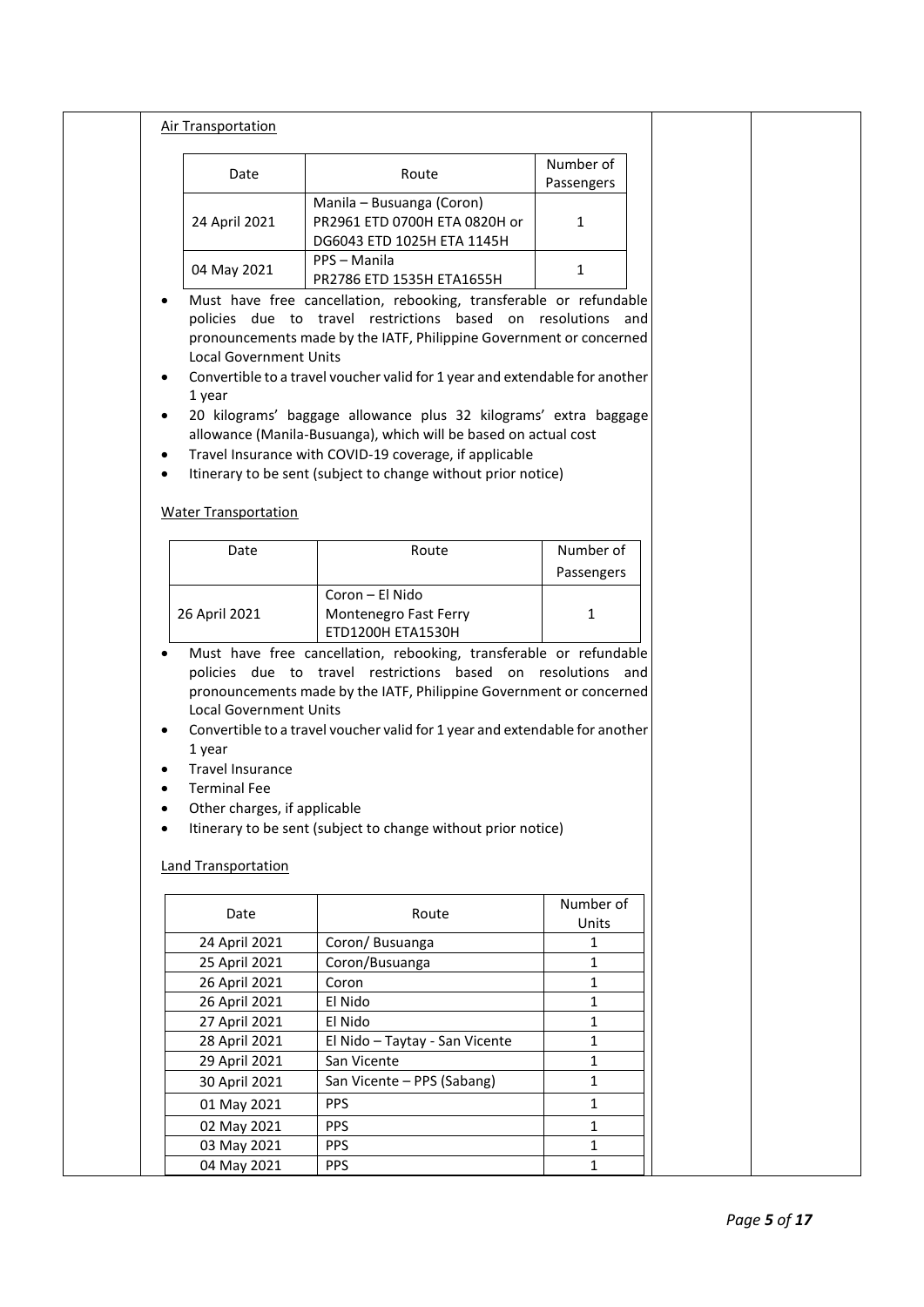| $\bullet$<br>$\bullet$<br>$\bullet$<br>$\bullet$<br>$\bullet$<br>$\bullet$<br>$\bullet$<br>$\bullet$<br>$\bullet$<br>$\bullet$<br>$\bullet$<br>$\bullet$<br>$\bullet$<br>$\bullet$<br>$\bullet$<br>$\bullet$<br>$\bullet$<br>$\bullet$<br>$\bullet$<br>$\bullet$<br>$\bullet$ | requirements of vehicles<br>and overtime<br>miscellaneous fees<br>daily disinfection of vehicle<br>First Aid kit on board<br>Provision of umbrella on board<br>Equipped with GPS or Waze | Must have free cancellation, rebooking, transferable or refundable policies<br>due to travel restrictions based on resolutions and pronouncements made<br>by the IATF, Philippine Government or concerned Local Government Units<br>Uniformed, presentable and trained drivers<br>Van unit year model must be at least 2016 or not more than 5-years old;<br>all maintenance cost, gasoline, lubricant, other consumable cost and other<br>related expenses will be covered by the tour operator, including payment<br>of toll fees and parking fees. Should the van develop any mechanical fault<br>in transit, the tour operator must find a replacement within one-hour.<br>Minimum engine displacement at least 2.5 to 3.5L<br>Van adequate to transport $4 - 6$ persons with luggage and driver<br>Equipped with climate control or air-conditioning<br>With universal van sliding windows<br>Vehicles maintained in accordance with Philippine laws on technical safety<br>Equipped with safety belts for all seats<br>Be at all times clean and tidy when arriving to pick up the passengers<br>Regularly checked for roadworthiness and safety<br>Maximum use of 15 hours per day inclusive of overtime and driver's fee<br>Includes third-party liability insurance<br>Cover all expenses to include driver's fee as well as his food, RT-PCR (Covid<br>19) tests/border antigen tests, accommodation, PPEs and other<br>Comply with IATF protocols/ guidelines on safety, capacity and coverage;<br>With daily provision of wet tissues, alcohol, mineral water, mint<br>Driver should have strong navigation skills<br>Itinerary to be sent (subject to change without prior notice) |                          |  |  |
|-------------------------------------------------------------------------------------------------------------------------------------------------------------------------------------------------------------------------------------------------------------------------------|------------------------------------------------------------------------------------------------------------------------------------------------------------------------------------------|-------------------------------------------------------------------------------------------------------------------------------------------------------------------------------------------------------------------------------------------------------------------------------------------------------------------------------------------------------------------------------------------------------------------------------------------------------------------------------------------------------------------------------------------------------------------------------------------------------------------------------------------------------------------------------------------------------------------------------------------------------------------------------------------------------------------------------------------------------------------------------------------------------------------------------------------------------------------------------------------------------------------------------------------------------------------------------------------------------------------------------------------------------------------------------------------------------------------------------------------------------------------------------------------------------------------------------------------------------------------------------------------------------------------------------------------------------------------------------------------------------------------------------------------------------------------------------------------------------------------------------------------------------------------------------------------------|--------------------------|--|--|
|                                                                                                                                                                                                                                                                               | guides and other miscellaneous fees)                                                                                                                                                     | Ground Fees (Tours, land and water activities, entrance fees, boat rides, tour                                                                                                                                                                                                                                                                                                                                                                                                                                                                                                                                                                                                                                                                                                                                                                                                                                                                                                                                                                                                                                                                                                                                                                                                                                                                                                                                                                                                                                                                                                                                                                                                                  |                          |  |  |
|                                                                                                                                                                                                                                                                               |                                                                                                                                                                                          |                                                                                                                                                                                                                                                                                                                                                                                                                                                                                                                                                                                                                                                                                                                                                                                                                                                                                                                                                                                                                                                                                                                                                                                                                                                                                                                                                                                                                                                                                                                                                                                                                                                                                                 |                          |  |  |
|                                                                                                                                                                                                                                                                               | Date<br>24 April 2021                                                                                                                                                                    | Ground Fees<br>Boat Hire - Calauit                                                                                                                                                                                                                                                                                                                                                                                                                                                                                                                                                                                                                                                                                                                                                                                                                                                                                                                                                                                                                                                                                                                                                                                                                                                                                                                                                                                                                                                                                                                                                                                                                                                              | Number of Units/Pax<br>1 |  |  |
|                                                                                                                                                                                                                                                                               |                                                                                                                                                                                          | Entrance Fee - Calauit<br><b>Island National Park</b>                                                                                                                                                                                                                                                                                                                                                                                                                                                                                                                                                                                                                                                                                                                                                                                                                                                                                                                                                                                                                                                                                                                                                                                                                                                                                                                                                                                                                                                                                                                                                                                                                                           | $\overline{2}$           |  |  |
|                                                                                                                                                                                                                                                                               |                                                                                                                                                                                          | <b>Tour Guide Fee</b>                                                                                                                                                                                                                                                                                                                                                                                                                                                                                                                                                                                                                                                                                                                                                                                                                                                                                                                                                                                                                                                                                                                                                                                                                                                                                                                                                                                                                                                                                                                                                                                                                                                                           | $\mathbf{1}$             |  |  |
|                                                                                                                                                                                                                                                                               | 25 April 2021                                                                                                                                                                            | Boat Hire - Coron                                                                                                                                                                                                                                                                                                                                                                                                                                                                                                                                                                                                                                                                                                                                                                                                                                                                                                                                                                                                                                                                                                                                                                                                                                                                                                                                                                                                                                                                                                                                                                                                                                                                               | $\mathbf{1}$             |  |  |
|                                                                                                                                                                                                                                                                               |                                                                                                                                                                                          | Entrance Fee - Coron<br>Islands                                                                                                                                                                                                                                                                                                                                                                                                                                                                                                                                                                                                                                                                                                                                                                                                                                                                                                                                                                                                                                                                                                                                                                                                                                                                                                                                                                                                                                                                                                                                                                                                                                                                 | $\overline{2}$           |  |  |
|                                                                                                                                                                                                                                                                               |                                                                                                                                                                                          | <b>Environmental Fee</b>                                                                                                                                                                                                                                                                                                                                                                                                                                                                                                                                                                                                                                                                                                                                                                                                                                                                                                                                                                                                                                                                                                                                                                                                                                                                                                                                                                                                                                                                                                                                                                                                                                                                        | $\overline{2}$           |  |  |
|                                                                                                                                                                                                                                                                               |                                                                                                                                                                                          | <b>Tour Guide Fee</b>                                                                                                                                                                                                                                                                                                                                                                                                                                                                                                                                                                                                                                                                                                                                                                                                                                                                                                                                                                                                                                                                                                                                                                                                                                                                                                                                                                                                                                                                                                                                                                                                                                                                           | $\mathbf{1}$             |  |  |
|                                                                                                                                                                                                                                                                               | 27 April 2021                                                                                                                                                                            | Boat Hire - El Nido                                                                                                                                                                                                                                                                                                                                                                                                                                                                                                                                                                                                                                                                                                                                                                                                                                                                                                                                                                                                                                                                                                                                                                                                                                                                                                                                                                                                                                                                                                                                                                                                                                                                             | $\mathbf{1}$             |  |  |
|                                                                                                                                                                                                                                                                               |                                                                                                                                                                                          | Environmental Fee-El<br>Nido                                                                                                                                                                                                                                                                                                                                                                                                                                                                                                                                                                                                                                                                                                                                                                                                                                                                                                                                                                                                                                                                                                                                                                                                                                                                                                                                                                                                                                                                                                                                                                                                                                                                    | $\overline{2}$           |  |  |
|                                                                                                                                                                                                                                                                               |                                                                                                                                                                                          |                                                                                                                                                                                                                                                                                                                                                                                                                                                                                                                                                                                                                                                                                                                                                                                                                                                                                                                                                                                                                                                                                                                                                                                                                                                                                                                                                                                                                                                                                                                                                                                                                                                                                                 |                          |  |  |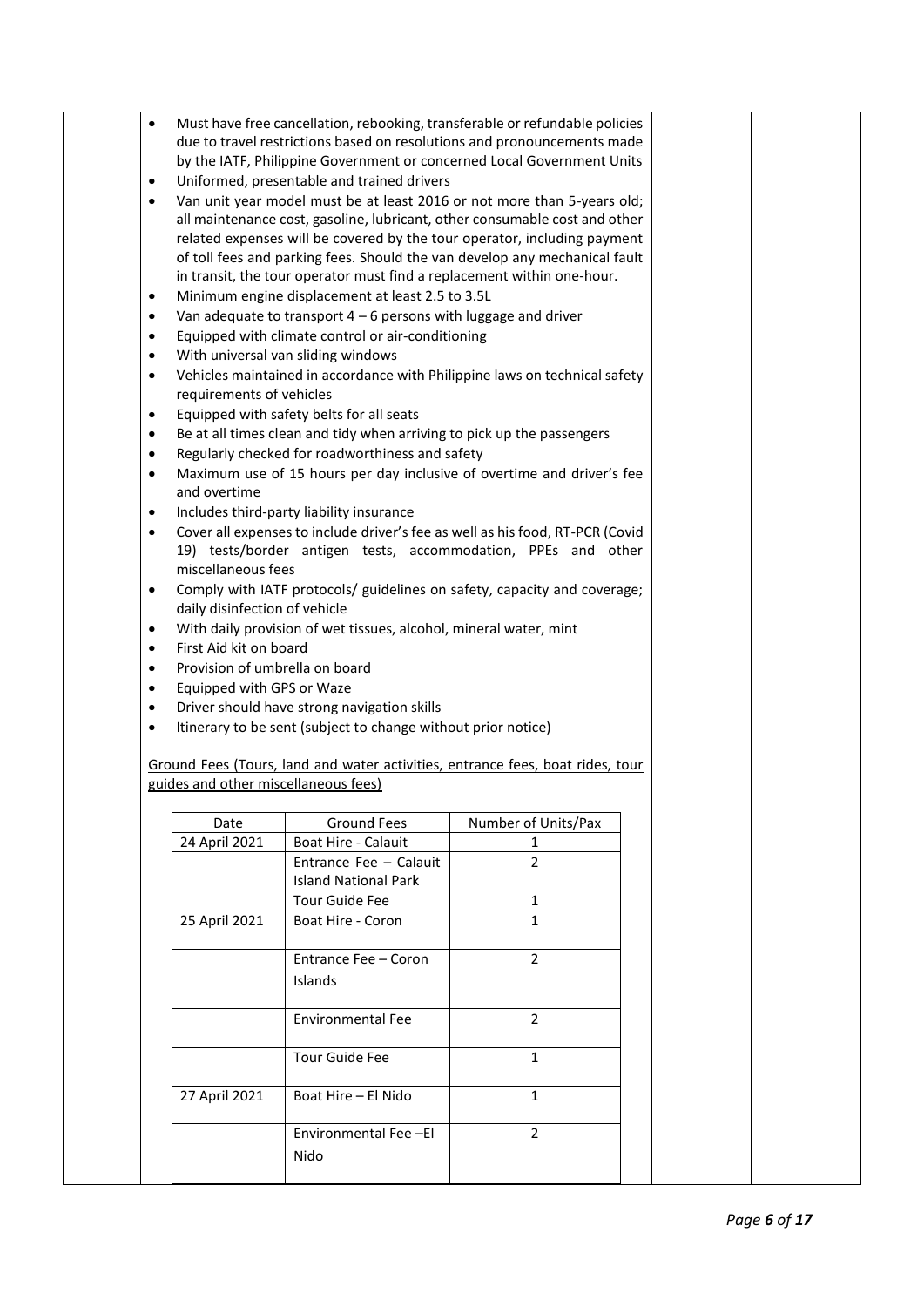|                        |                                      | Lagoon Fee                                                                                                                                                                                    |       | $\overline{2}$                                                          |  |
|------------------------|--------------------------------------|-----------------------------------------------------------------------------------------------------------------------------------------------------------------------------------------------|-------|-------------------------------------------------------------------------|--|
|                        |                                      | Tour Guide Fee                                                                                                                                                                                |       | $\mathbf{1}$                                                            |  |
|                        | 28 April 2021                        | Entrance Fee - Fuerza                                                                                                                                                                         |       | $\overline{2}$                                                          |  |
|                        |                                      | de Sta. Isabel                                                                                                                                                                                |       |                                                                         |  |
|                        |                                      | Tour Guide Fee                                                                                                                                                                                |       | $\mathbf{1}$                                                            |  |
|                        | 29 April 2021                        | Boat Hire - San                                                                                                                                                                               |       | $\mathbf{1}$                                                            |  |
|                        |                                      | Vicente                                                                                                                                                                                       |       |                                                                         |  |
|                        |                                      | Tour Guide Fee                                                                                                                                                                                |       | $\mathbf{1}$                                                            |  |
|                        | 30 April 2021                        | Entrance Fee - PPSRNP                                                                                                                                                                         |       | $\overline{2}$                                                          |  |
|                        |                                      | Entrance Fee - Ugong                                                                                                                                                                          |       | $\overline{2}$                                                          |  |
|                        |                                      | Rock<br>Entrance Fee $-100$                                                                                                                                                                   |       | $\overline{2}$                                                          |  |
|                        |                                      | Caves                                                                                                                                                                                         |       |                                                                         |  |
|                        |                                      | Fee<br>Entrance<br>Mangrove Paddle                                                                                                                                                            |       | $\overline{2}$                                                          |  |
|                        |                                      | <b>Tour Guide Fee</b>                                                                                                                                                                         |       | 1                                                                       |  |
|                        | 01 May 2021                          | Boat Hire - Honda Bay                                                                                                                                                                         |       | $\mathbf{1}$                                                            |  |
|                        |                                      | Entrance Fee - Honda<br>Bay                                                                                                                                                                   |       | $\overline{2}$                                                          |  |
|                        |                                      | <b>Tour Guide</b>                                                                                                                                                                             |       | 1                                                                       |  |
| $\bullet$<br>$\bullet$ | total expense                        | Total cost of ground fees should be based on actual expenses<br>Itinerary to be sent (subject to change without prior notice)<br>Antigen Tests and/or RT-PCR tests and Travel/COVID Insurance |       |                                                                         |  |
|                        | <b>Before Leaving Manila</b>         |                                                                                                                                                                                               | 1 pax |                                                                         |  |
|                        | Upon Arrival at El Nido Port         |                                                                                                                                                                                               | 2 pax |                                                                         |  |
|                        | Before Leaving Palawan               |                                                                                                                                                                                               | 2 pax |                                                                         |  |
|                        | <b>Before</b><br>Leaving<br>Facility | Quarantine                                                                                                                                                                                    | 1 pax |                                                                         |  |
|                        | coverage, if applicable              | Travel Insurance with Covid-19                                                                                                                                                                | 1 pax |                                                                         |  |
|                        |                                      | DOH-Accredited COVID-19 RT-PCR Testing Facility                                                                                                                                               |       |                                                                         |  |
|                        |                                      |                                                                                                                                                                                               |       | Antigen and/or RT-PCR Tests and Travel/COVID Insurance costs should be  |  |
|                        | based on actual expenses             |                                                                                                                                                                                               |       |                                                                         |  |
|                        |                                      |                                                                                                                                                                                               |       |                                                                         |  |
|                        |                                      | <b>Additional Technical Eligibility Requirements:</b>                                                                                                                                         |       |                                                                         |  |
| ٠                      | for 5 years;                         |                                                                                                                                                                                               |       | Must be legally registered tour operator company under Philippine laws  |  |
| $\bullet$              |                                      |                                                                                                                                                                                               |       | Must have previously completed a minimum of 3 projects for the past 5   |  |
|                        |                                      |                                                                                                                                                                                               |       | years' in providing/ servicing tour operations for National Government  |  |
|                        | institutions or Organizations        |                                                                                                                                                                                               |       | Agencies (NGAs), Local Government Units (LGUs) and/or Private Agencies, |  |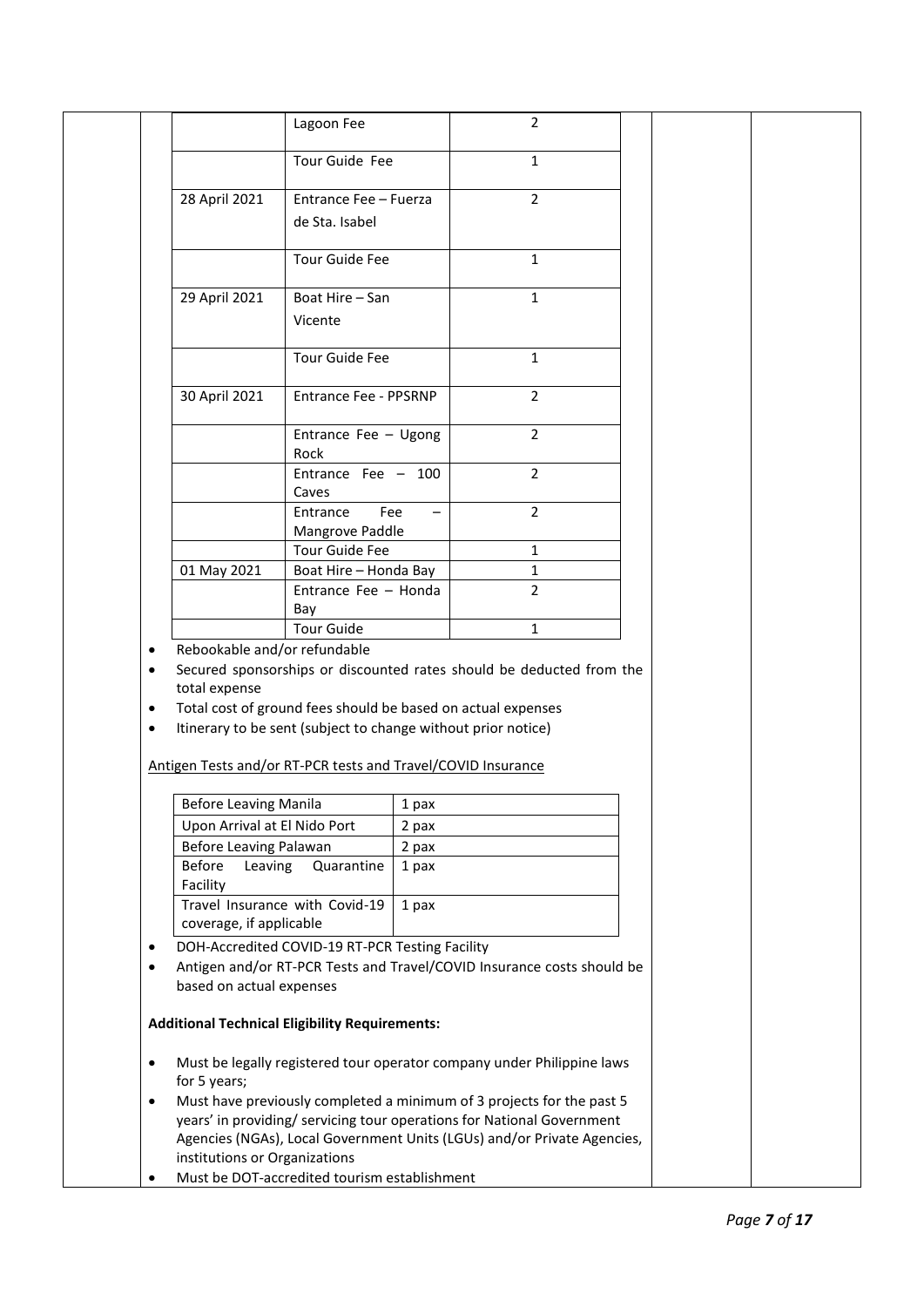| Must be TPB Member<br>$\bullet$<br>$\bullet$<br>$\bullet$<br>policies                                                                              | Must be a local tour operator of the MIMAROPA region<br>Must have free cancellation, rebooking, transferable or refundable                                                                                                                                                                                                                                                                                                                                                                                                                                                                                                                                                                                                                                                                                                                                                                                        |                                     |  |  |  |  |  |  |
|----------------------------------------------------------------------------------------------------------------------------------------------------|-------------------------------------------------------------------------------------------------------------------------------------------------------------------------------------------------------------------------------------------------------------------------------------------------------------------------------------------------------------------------------------------------------------------------------------------------------------------------------------------------------------------------------------------------------------------------------------------------------------------------------------------------------------------------------------------------------------------------------------------------------------------------------------------------------------------------------------------------------------------------------------------------------------------|-------------------------------------|--|--|--|--|--|--|
| <b>Approved Budget for the Contract (ABC):</b>                                                                                                     |                                                                                                                                                                                                                                                                                                                                                                                                                                                                                                                                                                                                                                                                                                                                                                                                                                                                                                                   |                                     |  |  |  |  |  |  |
| The ABC is Two Hundred Ninety-One Thousand Seven Hundred Pesos Only<br>( <sup>291</sup> ,700.00) inclusive of applicable taxes and fees.           |                                                                                                                                                                                                                                                                                                                                                                                                                                                                                                                                                                                                                                                                                                                                                                                                                                                                                                                   |                                     |  |  |  |  |  |  |
| <b>Terms of Payment:</b>                                                                                                                           |                                                                                                                                                                                                                                                                                                                                                                                                                                                                                                                                                                                                                                                                                                                                                                                                                                                                                                                   |                                     |  |  |  |  |  |  |
|                                                                                                                                                    | Payment will be on send-bill arrangement. Full payment upon completion of<br>the requirements stipulated in the technical specifications.                                                                                                                                                                                                                                                                                                                                                                                                                                                                                                                                                                                                                                                                                                                                                                         |                                     |  |  |  |  |  |  |
| <b>Contact Person:</b>                                                                                                                             |                                                                                                                                                                                                                                                                                                                                                                                                                                                                                                                                                                                                                                                                                                                                                                                                                                                                                                                   |                                     |  |  |  |  |  |  |
| <b>MILO S. OROPEZA</b><br>milo oropeza@tpb.gov.ph<br>Lot $2 -$ Romblon                                                                             | <b>Domestic Promotions Department</b>                                                                                                                                                                                                                                                                                                                                                                                                                                                                                                                                                                                                                                                                                                                                                                                                                                                                             |                                     |  |  |  |  |  |  |
| Accommodation in Carabao Island (1N/2D)                                                                                                            |                                                                                                                                                                                                                                                                                                                                                                                                                                                                                                                                                                                                                                                                                                                                                                                                                                                                                                                   |                                     |  |  |  |  |  |  |
| $\bullet$                                                                                                                                          | Provide hotel accommodation (twin sharing) inclusive of daily breakfast                                                                                                                                                                                                                                                                                                                                                                                                                                                                                                                                                                                                                                                                                                                                                                                                                                           |                                     |  |  |  |  |  |  |
| on the following dates:                                                                                                                            | located<br>Hotel<br>must<br>be<br>within                                                                                                                                                                                                                                                                                                                                                                                                                                                                                                                                                                                                                                                                                                                                                                                                                                                                          | of<br><b>Number</b><br><b>Rooms</b> |  |  |  |  |  |  |
| <b>Check in date:</b><br>14 May 2021                                                                                                               | Carabao Island                                                                                                                                                                                                                                                                                                                                                                                                                                                                                                                                                                                                                                                                                                                                                                                                                                                                                                    | 2                                   |  |  |  |  |  |  |
| <b>Check out</b><br>date:<br>15 May 2021                                                                                                           |                                                                                                                                                                                                                                                                                                                                                                                                                                                                                                                                                                                                                                                                                                                                                                                                                                                                                                                   | 0                                   |  |  |  |  |  |  |
|                                                                                                                                                    | <b>Total Room Nights</b>                                                                                                                                                                                                                                                                                                                                                                                                                                                                                                                                                                                                                                                                                                                                                                                                                                                                                          | 2                                   |  |  |  |  |  |  |
| $\bullet$<br>$\bullet$<br>$\bullet$<br>$\bullet$<br>$\bullet$<br>total expense<br>$\bullet$<br>$\bullet$<br><b>Accommodation in Tablas (2N/3D)</b> | Must be located in Carabao Island, Romblon<br>Must have free cancellation, rebooking, transferable or refundable policies<br>due to travel restrictions based on resolutions and pronouncements made<br>by the IATF, Philippine Government or concerned Local Government Units<br>Accommodation establishment must have been issued with a DOT<br>Certificate of Authority to Operate prior to its operation<br>Total cost of accommodation should be based on actual room expenses<br>Secured sponsorships or discounted rates should be deducted from the<br>Provision of care kit during the inclusive stay dates, and adhere to the<br>health and safety guidelines issued by the Department of Trade and<br>Industry (DTI), Department of Health (DOH), and as well as the guidelines<br>set by the respective LGU of which it operates in.<br>Itinerary to be sent (subject to change without prior notice) |                                     |  |  |  |  |  |  |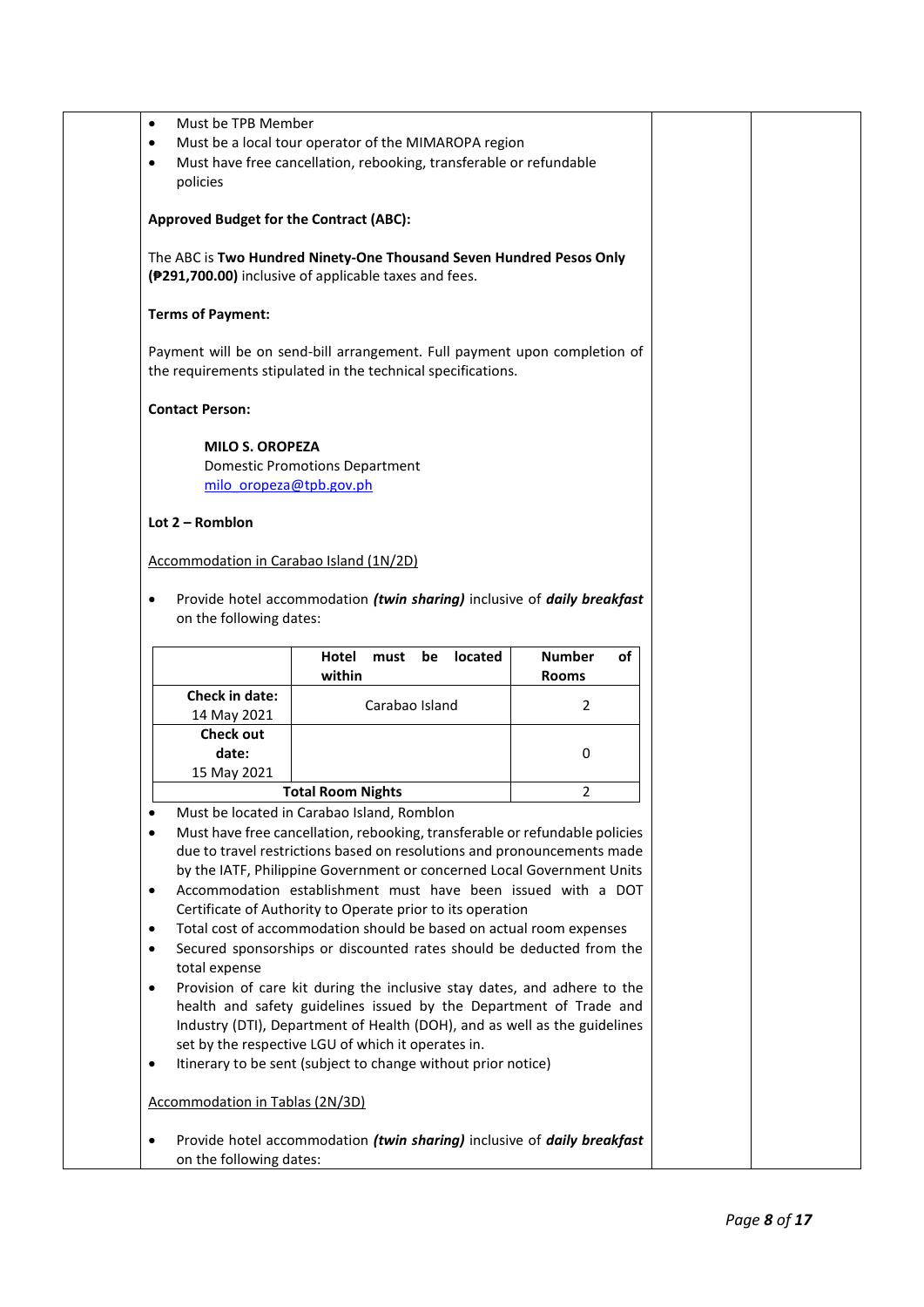|           |                                         | Hotel<br>must<br>within                                                                                                                                | located<br>be | <b>Number</b> | of |
|-----------|-----------------------------------------|--------------------------------------------------------------------------------------------------------------------------------------------------------|---------------|---------------|----|
|           | Check in date:                          |                                                                                                                                                        |               | <b>Rooms</b>  |    |
|           | 15 May 2021                             | Tablas                                                                                                                                                 |               | 2             |    |
|           | 16 May 2021                             |                                                                                                                                                        |               | 2             |    |
|           | <b>Check out</b>                        |                                                                                                                                                        |               |               |    |
|           | date:                                   |                                                                                                                                                        |               | 0             |    |
|           | 17 May 2021                             |                                                                                                                                                        |               |               |    |
|           |                                         | <b>Total Room Nights</b>                                                                                                                               |               | 4             |    |
| $\bullet$ |                                         | Must be located in Odiongan, Tablas, Romblo                                                                                                            |               |               |    |
| $\bullet$ |                                         | Must have free cancellation, rebooking, transferable or refundable policies                                                                            |               |               |    |
|           |                                         | due to travel restrictions based on resolutions and pronouncements made                                                                                |               |               |    |
|           |                                         | by the IATF, Philippine Government or concerned Local Government Units                                                                                 |               |               |    |
| $\bullet$ |                                         | Accommodation establishment must have been issued with a DOT                                                                                           |               |               |    |
|           |                                         | Certificate of Authority to Operate prior to its operation                                                                                             |               |               |    |
| $\bullet$ |                                         | Total cost of accommodation should be based on actual room expenses                                                                                    |               |               |    |
| $\bullet$ |                                         | Secured sponsorships or discounted rates should be deducted from the                                                                                   |               |               |    |
|           | total expense                           |                                                                                                                                                        |               |               |    |
| $\bullet$ |                                         | Provision of care kit during the inclusive stay dates, and adhere to the<br>health and safety guidelines issued by the Department of Trade and         |               |               |    |
|           |                                         | Industry (DTI), Department of Health (DOH), and as well as the guidelines                                                                              |               |               |    |
|           |                                         | set by the respective LGU of which it operates in.                                                                                                     |               |               |    |
| $\bullet$ |                                         | Itinerary to be sent (subject to change without prior notice)                                                                                          |               |               |    |
|           |                                         |                                                                                                                                                        |               |               |    |
|           | Accommodation in Romblon (1N/2D)        |                                                                                                                                                        |               |               |    |
|           |                                         |                                                                                                                                                        |               |               |    |
| $\bullet$ |                                         | Provide hotel accommodation (twin sharing) inclusive of daily breakfast                                                                                |               |               |    |
|           | on the following dates:                 |                                                                                                                                                        |               |               |    |
|           | Dates                                   | Hotel<br>must                                                                                                                                          | located<br>be | Number        | of |
|           | Check in date:                          | within                                                                                                                                                 |               | Rooms<br>2    |    |
|           | 17 May 2021                             | Romblon                                                                                                                                                |               |               |    |
|           |                                         |                                                                                                                                                        |               |               |    |
|           | <b>Check out date:</b>                  |                                                                                                                                                        |               | 0             |    |
|           | 18 May 2021                             |                                                                                                                                                        |               |               |    |
|           | <b>Total Room Nights</b>                |                                                                                                                                                        |               | 2             |    |
| $\bullet$ |                                         | Must be located within Romblon, Romblon                                                                                                                |               |               |    |
| $\bullet$ |                                         | Must have free cancellation, rebooking, transferable or refundable policies<br>due to travel restrictions based on resolutions and pronouncements made |               |               |    |
|           |                                         | by the IATF, Philippine Government or concerned Local Government Units                                                                                 |               |               |    |
| $\bullet$ |                                         | Accommodation establishment must have been issued with a DOT                                                                                           |               |               |    |
|           |                                         | Certificate of Authority to Operate prior to its operation                                                                                             |               |               |    |
| $\bullet$ |                                         | Total cost of accommodation should be based on actual room expenses                                                                                    |               |               |    |
| $\bullet$ |                                         | Secured sponsorships or discounted rates should be deducted from the                                                                                   |               |               |    |
|           | total expense                           |                                                                                                                                                        |               |               |    |
| $\bullet$ |                                         | Provision of care kit during the inclusive stay dates, and adhere to the                                                                               |               |               |    |
|           |                                         | health and safety guidelines issued by the Department of Trade and                                                                                     |               |               |    |
|           |                                         | Industry (DTI), Department of Health (DOH), and as well as the guidelines                                                                              |               |               |    |
|           |                                         | set by the respective LGU of which it operates in.                                                                                                     |               |               |    |
| $\bullet$ |                                         | Itinerary to be sent (subject to change without prior notice)                                                                                          |               |               |    |
|           | Accommodation in Sibuyan Island (2N/3D) |                                                                                                                                                        |               |               |    |
|           |                                         | Provide hotel accommodation (twin sharing) inclusive of daily breakfast                                                                                |               |               |    |
|           | on the following dates:                 |                                                                                                                                                        |               |               |    |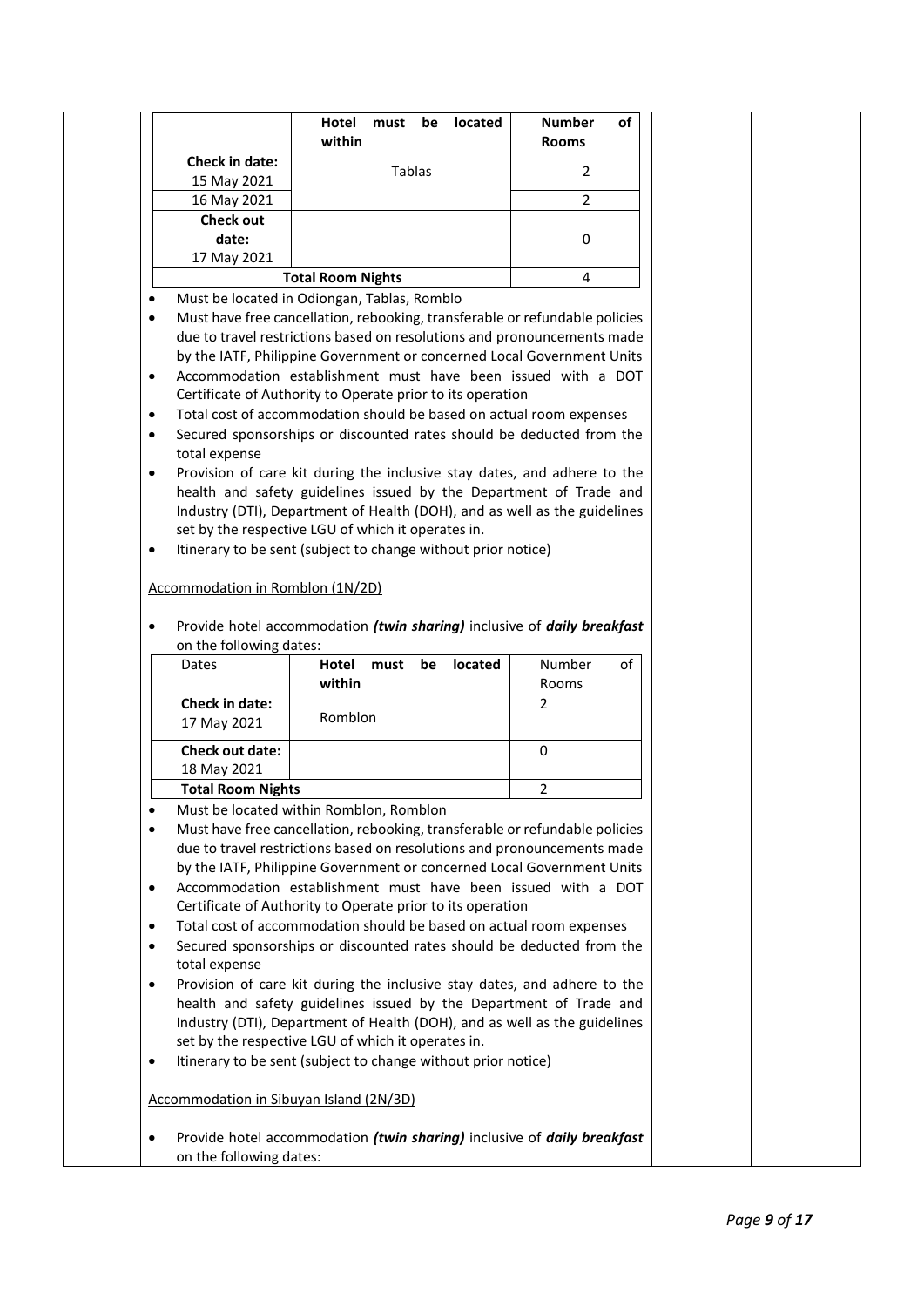|           | Dates                                                                                                                                                  | Hotel          | must | be | <b>located</b> | Number         | of |
|-----------|--------------------------------------------------------------------------------------------------------------------------------------------------------|----------------|------|----|----------------|----------------|----|
|           |                                                                                                                                                        | within         |      |    |                | Rooms          |    |
|           | Check in date:                                                                                                                                         |                |      |    |                | $\overline{2}$ |    |
|           | 18 May 2021                                                                                                                                            | Sibuyan Island |      |    |                |                |    |
|           | 19 May 2021                                                                                                                                            |                |      |    |                | $\overline{2}$ |    |
|           | Check out date:                                                                                                                                        |                |      |    |                | 0              |    |
|           | 20 May 2021                                                                                                                                            |                |      |    |                |                |    |
|           | <b>Total Room Nights</b>                                                                                                                               |                |      |    |                | 4              |    |
| $\bullet$ | Must be located within Sibuyan Island, Romblon                                                                                                         |                |      |    |                |                |    |
| ٠         | Must have free cancellation, rebooking, transferable or refundable policies<br>due to travel restrictions based on resolutions and pronouncements made |                |      |    |                |                |    |
|           | by the IATF, Philippine Government or concerned Local Government Units                                                                                 |                |      |    |                |                |    |
| $\bullet$ | Accommodation establishment must have been issued with a DOT                                                                                           |                |      |    |                |                |    |
|           | Certificate of Authority to Operate prior to its operation                                                                                             |                |      |    |                |                |    |
| $\bullet$ | Total cost of accommodation should be based on actual room expenses                                                                                    |                |      |    |                |                |    |
| $\bullet$ | Secured sponsorships or discounted rates should be deducted from the                                                                                   |                |      |    |                |                |    |
|           | total expense                                                                                                                                          |                |      |    |                |                |    |
| $\bullet$ | Provision of care kit during the inclusive stay dates, and adhere to the                                                                               |                |      |    |                |                |    |
|           | health and safety guidelines issued by the Department of Trade and                                                                                     |                |      |    |                |                |    |
|           | Industry (DTI), Department of Health (DOH), and as well as the guidelines                                                                              |                |      |    |                |                |    |
|           | set by the respective LGU of which it operates in.                                                                                                     |                |      |    |                |                |    |
| $\bullet$ | Itinerary to be sent (subject to change without prior notice)                                                                                          |                |      |    |                |                |    |
|           | <b>Accommodation in Manila (5N/6D)</b>                                                                                                                 |                |      |    |                |                |    |
|           |                                                                                                                                                        |                |      |    |                |                |    |
|           |                                                                                                                                                        |                |      |    |                |                |    |
| $\bullet$ |                                                                                                                                                        |                |      |    |                |                |    |
|           | Provide hotel accommodation (twin sharing) inclusive of daily breakfast,<br>lunch and dinner on the following dates:                                   |                |      |    |                |                |    |
|           | Dates                                                                                                                                                  | Hotel          | must | be | located        | Number         | of |
|           |                                                                                                                                                        | within         |      |    |                | Rooms          |    |
|           | Check in date:                                                                                                                                         |                |      |    |                | $\overline{2}$ |    |
|           | 21 May 2021                                                                                                                                            |                |      |    |                |                |    |
|           | 22 May 2021                                                                                                                                            |                |      |    |                | $\overline{2}$ |    |
|           | 23 May 2021                                                                                                                                            | Manila         |      |    |                | 2              |    |
|           | 24 May 2021                                                                                                                                            |                |      |    |                | $\overline{2}$ |    |
|           | 25 May 2021                                                                                                                                            |                |      |    |                | 2              |    |
|           | <b>Check out date:</b>                                                                                                                                 |                |      |    |                | 0              |    |
|           | 26 May 2021                                                                                                                                            |                |      |    |                |                |    |
|           | <b>Total Room Nights</b>                                                                                                                               |                |      |    |                | 10             |    |
| ٠         | Located within Manila and Pasay                                                                                                                        |                |      |    |                |                |    |
| $\bullet$ | Must have free cancellation, rebooking, transferable or refundable policies                                                                            |                |      |    |                |                |    |
|           | due to travel restrictions based on resolutions and pronouncements made                                                                                |                |      |    |                |                |    |
|           | by the IATF, Philippine Government or concerned Local Government Units                                                                                 |                |      |    |                |                |    |
| ٠         | Accommodation establishment must be a DOT-DOH-BOQ Accredited                                                                                           |                |      |    |                |                |    |
|           | <b>Quarantine Hotels</b>                                                                                                                               |                |      |    |                |                |    |
| ٠         | Provide free transportation from airport to hotel and from hotel to                                                                                    |                |      |    |                |                |    |
|           | residence                                                                                                                                              |                |      |    |                |                |    |
| $\bullet$ | Must be TPB Member                                                                                                                                     |                |      |    |                |                |    |
| $\bullet$ | Total cost of accommodation should be based on actual room expenses                                                                                    |                |      |    |                |                |    |
| $\bullet$ | Secured sponsorships or discounted rates should be deducted from the                                                                                   |                |      |    |                |                |    |
|           | total expense                                                                                                                                          |                |      |    |                |                |    |
| $\bullet$ | Provision of care kit during the inclusive stay dates, and adhere to the                                                                               |                |      |    |                |                |    |
|           | health and safety guidelines issued by the Department of Trade and<br>Industry (DTI), Department of Health (DOH), and as well as the guidelines        |                |      |    |                |                |    |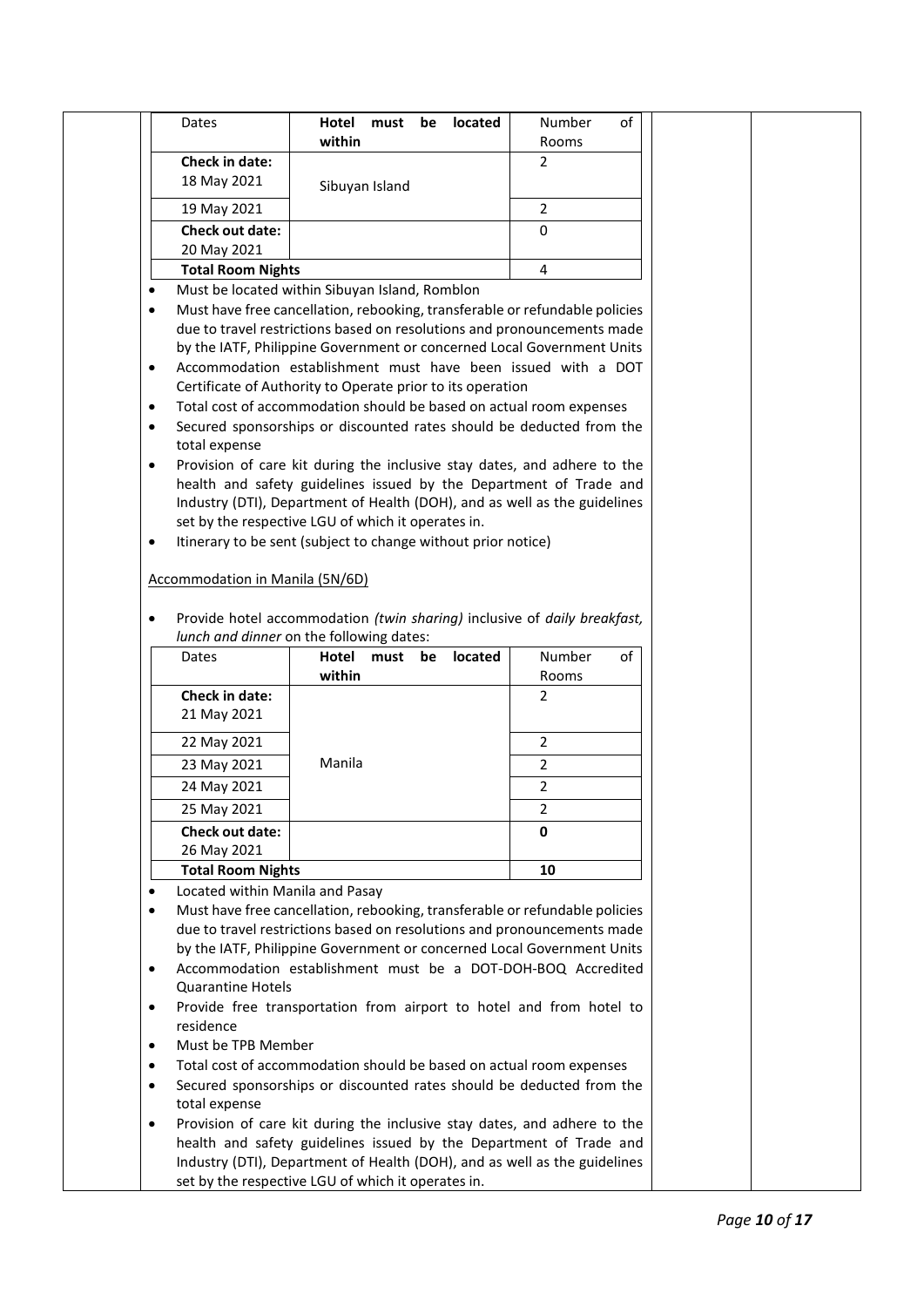| <b>Air Transportation</b>                                                                                              |                                                                                                                                                                                                                                                                                                                                                                                                                                                                               |                    |  |
|------------------------------------------------------------------------------------------------------------------------|-------------------------------------------------------------------------------------------------------------------------------------------------------------------------------------------------------------------------------------------------------------------------------------------------------------------------------------------------------------------------------------------------------------------------------------------------------------------------------|--------------------|--|
|                                                                                                                        |                                                                                                                                                                                                                                                                                                                                                                                                                                                                               | Number<br>of       |  |
| Date                                                                                                                   | Route                                                                                                                                                                                                                                                                                                                                                                                                                                                                         | Passeng<br>ers     |  |
| 14 May<br>2021                                                                                                         | Manila - Caticlan<br>5J891 ETD 0620H ETA 0735H or<br>PR2039 ETD 0735H ETA 0840H                                                                                                                                                                                                                                                                                                                                                                                               | $\overline{2}$     |  |
| $\bullet$<br>1 year<br>٠<br>٠<br>$\bullet$<br><b>Water Transportation</b>                                              | Must have free cancellation, rebooking, transferable or refundable policies<br>due to travel restrictions based on resolutions and pronouncements made<br>by the IATF, Philippine Government or concerned Local Government Units<br>Convertible to a travel voucher valid for 1 year and extendable for another<br>20 kilograms' baggage allowance<br>Travel Insurance with COVID-19 coverage, if applicable<br>Itinerary to be sent (subject to change without prior notice) |                    |  |
|                                                                                                                        |                                                                                                                                                                                                                                                                                                                                                                                                                                                                               | Number of          |  |
| Date                                                                                                                   | Route                                                                                                                                                                                                                                                                                                                                                                                                                                                                         | Passengers         |  |
| 14<br>May<br>2021                                                                                                      | Caticlan to Carabao Island                                                                                                                                                                                                                                                                                                                                                                                                                                                    | $\overline{2}$     |  |
| 15<br>May<br>2021                                                                                                      | Carabao<br>Island to Sta.<br>Fe<br>(Tablas)                                                                                                                                                                                                                                                                                                                                                                                                                                   | 2                  |  |
| 17<br>May<br>2021                                                                                                      | San Agustin to Romblon                                                                                                                                                                                                                                                                                                                                                                                                                                                        | $\overline{2}$     |  |
| 18<br>May<br>2021                                                                                                      | Romblon to Sibuyan                                                                                                                                                                                                                                                                                                                                                                                                                                                            | $\overline{2}$     |  |
| 20<br>May<br>2021                                                                                                      | Sibuyan to Batangas Port                                                                                                                                                                                                                                                                                                                                                                                                                                                      | 2                  |  |
| $\bullet$<br>٠<br>1 year<br>$\bullet$<br><b>Travel Insurance</b><br>$\bullet$<br><b>Terminal Fee</b><br>$\bullet$<br>٠ | Must have free cancellation, rebooking, transferable or refundable policies<br>due to travel restrictions based on resolutions and pronouncements made<br>by the IATF, Philippine Government or concerned Local Government Units<br>Convertible to a travel voucher valid for 1 year and extendable for another<br>Itinerary to be sent (subject to change without prior notice)<br>Other charges, if applicable                                                              |                    |  |
| <b>Land Transportation</b>                                                                                             |                                                                                                                                                                                                                                                                                                                                                                                                                                                                               |                    |  |
| Date                                                                                                                   | Route                                                                                                                                                                                                                                                                                                                                                                                                                                                                         | Number of<br>Units |  |
|                                                                                                                        | Sta. Fe-Looc-Odiongan-Calatrava                                                                                                                                                                                                                                                                                                                                                                                                                                               | $\mathbf{1}$       |  |
| 15<br>May<br>2021                                                                                                      | (Tablas)                                                                                                                                                                                                                                                                                                                                                                                                                                                                      |                    |  |
| 16<br>May<br>2021                                                                                                      | Calatrava - San Agustin (Tablas)                                                                                                                                                                                                                                                                                                                                                                                                                                              | $\mathbf{1}$       |  |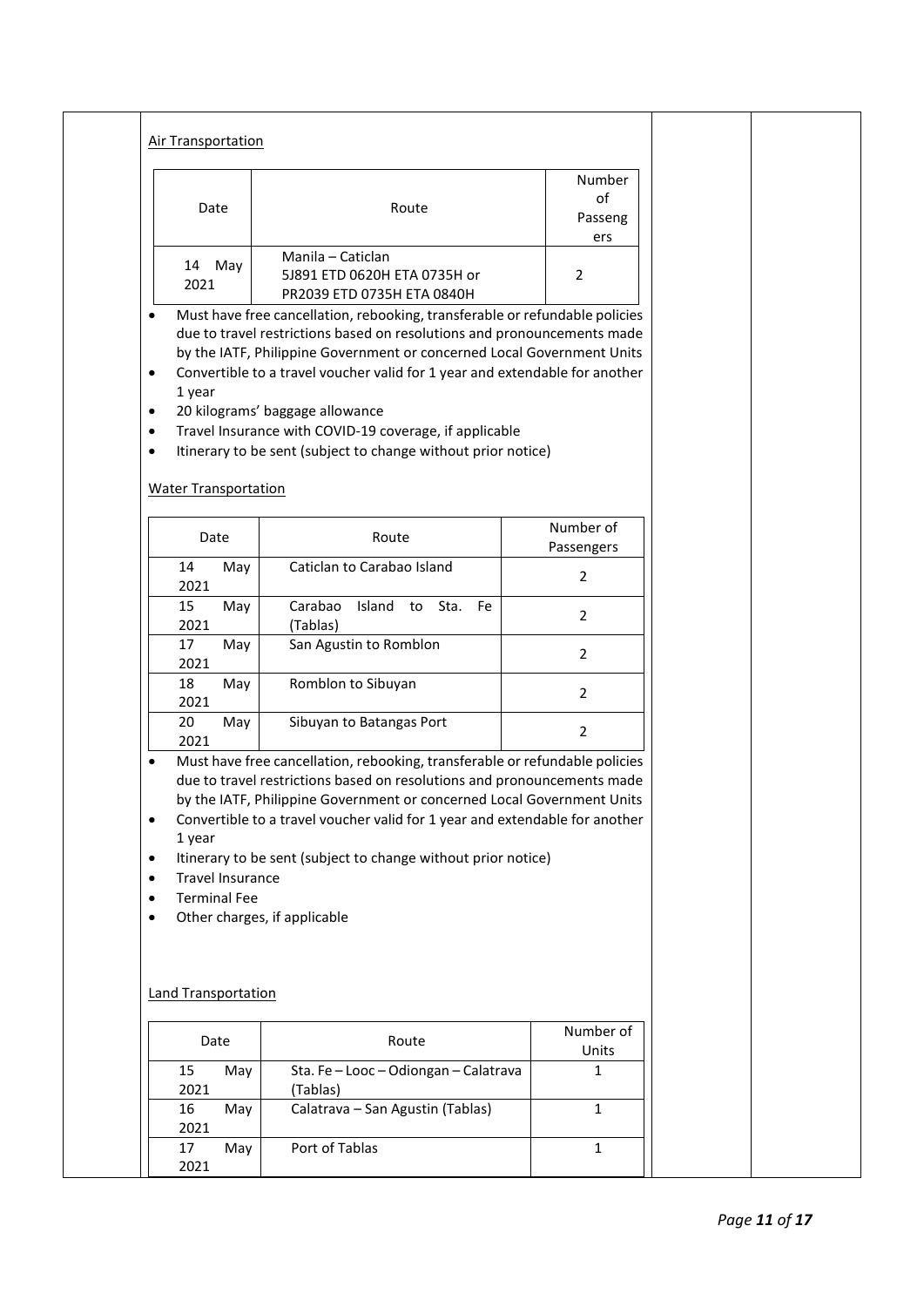| 17<br>May                                                                                                                           | Romblon                                                                      | 1            |  |  |
|-------------------------------------------------------------------------------------------------------------------------------------|------------------------------------------------------------------------------|--------------|--|--|
| 2021                                                                                                                                |                                                                              |              |  |  |
| 18<br>May                                                                                                                           | Port of Romblon                                                              | 1            |  |  |
| 2021                                                                                                                                |                                                                              |              |  |  |
| 18<br>May                                                                                                                           | Port of Ambulong<br>Magdiwang,                                               | $\mathbf{1}$ |  |  |
| 2021                                                                                                                                | Sibuyan - San Fernando                                                       |              |  |  |
| 19<br>May                                                                                                                           | Sibuyan                                                                      | $\mathbf{1}$ |  |  |
| 2021<br>20<br>May                                                                                                                   | Port of Ambulong<br>Magdiwang,                                               | $\mathbf{1}$ |  |  |
| 2021                                                                                                                                | Sibuyan                                                                      |              |  |  |
| 21<br>May                                                                                                                           | Port of Batangas - Manila                                                    | $\mathbf{1}$ |  |  |
| 2021                                                                                                                                |                                                                              |              |  |  |
| $\bullet$                                                                                                                           | Must have free cancellation, rebooking, or refundable policies due to travel |              |  |  |
|                                                                                                                                     |                                                                              |              |  |  |
| restrictions based on resolutions and pronouncements made by the IATF,<br>Philippine Government or concerned Local Government Units |                                                                              |              |  |  |
| $\bullet$                                                                                                                           | Uniformed, presentable and trained drivers                                   |              |  |  |
| $\bullet$                                                                                                                           | Van unit year model must be at least 2016 or not more than 5-years old;      |              |  |  |
|                                                                                                                                     | all maintenance cost, gasoline, lubricant, other consumable cost and other   |              |  |  |
|                                                                                                                                     | related expenses will be covered by the tour operator, including payment     |              |  |  |
|                                                                                                                                     | of toll fees and parking fees. Should the van develop any mechanical fault   |              |  |  |
|                                                                                                                                     | in transit, the tour operator must find a replacement within one-hour.       |              |  |  |
| $\bullet$                                                                                                                           | Minimum engine displacement at least 2.5 to 3.5L                             |              |  |  |
| $\bullet$                                                                                                                           | Van adequate to transport $4 - 6$ persons with luggage and driver            |              |  |  |
| $\bullet$                                                                                                                           | Equipped with climate control or air-conditioning                            |              |  |  |
| $\bullet$                                                                                                                           | With universal van sliding windows                                           |              |  |  |
| Vehicles maintained in accordance with Philippine laws on technical safety<br>٠                                                     |                                                                              |              |  |  |
| requirements of vehicles                                                                                                            |                                                                              |              |  |  |
| Equipped with safety belts for all seats<br>$\bullet$                                                                               |                                                                              |              |  |  |
| Be at all times clean and tidy when arriving to pick up the passengers<br>$\bullet$                                                 |                                                                              |              |  |  |
| Regularly checked for roadworthiness and safety<br>$\bullet$                                                                        |                                                                              |              |  |  |
| Maximum use of 15 hours per day inclusive of overtime and driver's fee<br>$\bullet$                                                 |                                                                              |              |  |  |
| and overtime                                                                                                                        |                                                                              |              |  |  |
| $\bullet$                                                                                                                           | Includes third-party liability insurance                                     |              |  |  |
| Cover all expenses to include driver's fee as well as his food, RT-PCR (Covid<br>$\bullet$                                          |                                                                              |              |  |  |
| 19) tests/border antigen tests, accommodation, PPEs and other<br>miscellaneous fees                                                 |                                                                              |              |  |  |
| $\bullet$                                                                                                                           | Comply with IATF protocols/ guidelines on safety, capacity and coverage;     |              |  |  |
|                                                                                                                                     |                                                                              |              |  |  |
| daily disinfection of vehicle<br>With daily provision of wet tissues, alcohol, mineral water, mint<br>$\bullet$                     |                                                                              |              |  |  |
| First Aid kit on board<br>$\bullet$                                                                                                 |                                                                              |              |  |  |
| Provision of umbrella on board<br>$\bullet$                                                                                         |                                                                              |              |  |  |
| Equipped with GPS or Waze<br>$\bullet$                                                                                              |                                                                              |              |  |  |
| $\bullet$                                                                                                                           | Driver should have strong navigation skills                                  |              |  |  |
| Itinerary to be sent (subject to change without prior notice)                                                                       |                                                                              |              |  |  |
| Ground Fees (Tours, land and water activities, entrance fees, boat rides, tour                                                      |                                                                              |              |  |  |
| guides and other miscellaneous fees)                                                                                                |                                                                              |              |  |  |
|                                                                                                                                     |                                                                              |              |  |  |
| Date                                                                                                                                | Activities/Route                                                             | Number of    |  |  |
|                                                                                                                                     |                                                                              | Units/Pax    |  |  |
| 14<br>May                                                                                                                           | Boat Hire - Carabao Island                                                   | 1            |  |  |
| 2021                                                                                                                                |                                                                              |              |  |  |
|                                                                                                                                     | Tour Guide - Sta. Fe                                                         | 1            |  |  |
| 15<br>May                                                                                                                           | <b>Tour Guide</b>                                                            | $\mathbf{1}$ |  |  |
| 2021                                                                                                                                |                                                                              |              |  |  |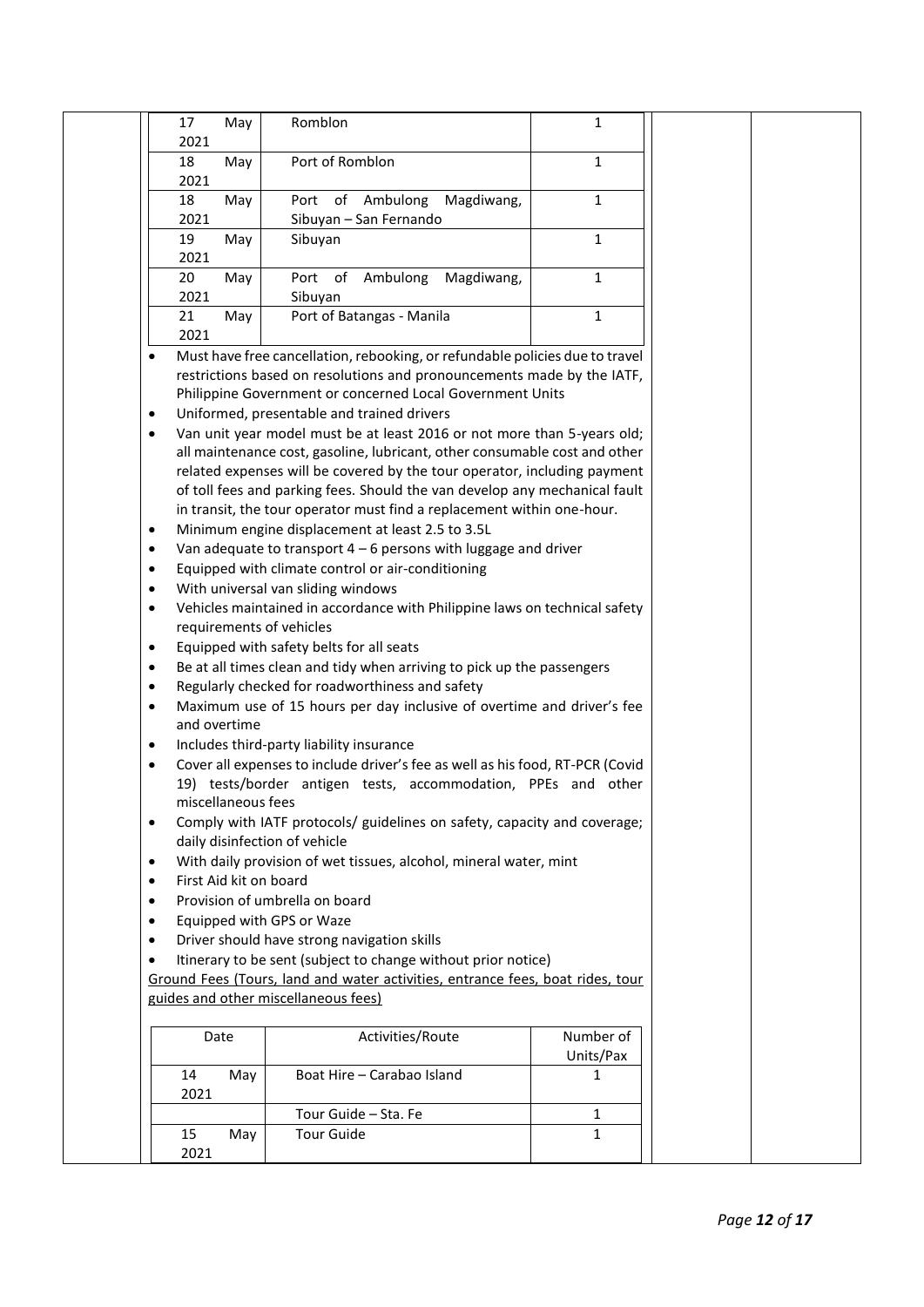|                | 16<br>May<br>2021                                                                                                                                 | Boat Hire - Calatrava                                                                                                    |                | 1            |  |  |
|----------------|---------------------------------------------------------------------------------------------------------------------------------------------------|--------------------------------------------------------------------------------------------------------------------------|----------------|--------------|--|--|
|                |                                                                                                                                                   | <b>Tour Guide</b>                                                                                                        |                | 1            |  |  |
|                | 17<br>May                                                                                                                                         | Boat Hire - Romblon                                                                                                      |                | $\mathbf{1}$ |  |  |
|                | 2021                                                                                                                                              |                                                                                                                          |                |              |  |  |
|                |                                                                                                                                                   | <b>Tour Guide</b>                                                                                                        |                | 1            |  |  |
|                | 18<br>May                                                                                                                                         | <b>Tour Guide</b>                                                                                                        |                | 1            |  |  |
|                | 2021<br>19<br>May                                                                                                                                 | Boat Hire - Cresta                                                                                                       |                | $\mathbf{1}$ |  |  |
|                | 2021                                                                                                                                              |                                                                                                                          |                |              |  |  |
|                |                                                                                                                                                   | <b>Tour Guide</b>                                                                                                        |                | $\mathbf{1}$ |  |  |
| $\bullet$      |                                                                                                                                                   | Rebooable and/or refundable                                                                                              |                |              |  |  |
| ٠              | Secured sponsorships or discounted rates should be deducted from the<br>total expense                                                             |                                                                                                                          |                |              |  |  |
| $\bullet$      |                                                                                                                                                   | Total cost of ground fees should be based on actual expenses                                                             |                |              |  |  |
| $\bullet$      |                                                                                                                                                   | Inclusive of cost of entrance and environmental fees, if applicable                                                      |                |              |  |  |
| $\bullet$      |                                                                                                                                                   | Itinerary to be sent (subject to change without prior notice)                                                            |                |              |  |  |
|                |                                                                                                                                                   | Antigen and/or RT-PCR Tests and Travel/COVID Insurance                                                                   |                |              |  |  |
|                |                                                                                                                                                   |                                                                                                                          |                |              |  |  |
|                | <b>Before Leaving Manila</b>                                                                                                                      |                                                                                                                          | 2 pax          |              |  |  |
|                | <b>Before</b><br>Facility                                                                                                                         | Leaving<br>Quarantine                                                                                                    | 2 pax          |              |  |  |
|                | coverage, if applicable                                                                                                                           | Travel insurance with Covid-19                                                                                           | $\overline{2}$ | pax          |  |  |
|                |                                                                                                                                                   |                                                                                                                          |                |              |  |  |
| ٠<br>$\bullet$ | based on actual expenses                                                                                                                          | DOH-Accredited COVID-19 RT-PCR Testing Facilit<br>Antigen and/or RT-PCR Tests and Travel/COVID Insurance costs should be |                |              |  |  |
|                |                                                                                                                                                   | <b>Additional Technical Eligibility Documents:</b>                                                                       |                |              |  |  |
| $\bullet$      |                                                                                                                                                   | Must be legally registered tour operator company under Philippine laws                                                   |                |              |  |  |
|                | for 5 years;                                                                                                                                      |                                                                                                                          |                |              |  |  |
| $\bullet$      | Must have previously completed a minimum of 3 projects for the past 5                                                                             |                                                                                                                          |                |              |  |  |
|                | years' in providing/ servicing tour operations for National Government<br>Agencies (NGAs), Local Government Units (LGUs) and/or Private Agencies, |                                                                                                                          |                |              |  |  |
|                | institutions or Organizations                                                                                                                     |                                                                                                                          |                |              |  |  |
|                | Must be DOT-accredited tourism establishment<br>$\bullet$                                                                                         |                                                                                                                          |                |              |  |  |
|                | Must be TPB Member<br>$\bullet$                                                                                                                   |                                                                                                                          |                |              |  |  |
| $\bullet$      | Must be a local tour operator of the MIMAROPA region<br>٠<br>Must have free cancellation, rebooking, transferable or refundable policies          |                                                                                                                          |                |              |  |  |
|                |                                                                                                                                                   |                                                                                                                          |                |              |  |  |
|                |                                                                                                                                                   | Approved Budget for the Contract (ABC):                                                                                  |                |              |  |  |
|                |                                                                                                                                                   | The ABC is Two Hundred Fifteen Thousand Four Hundred Pesos Only<br>(#215,400.00) inclusive of applicable taxes and fees. |                |              |  |  |
|                | <b>Terms of Payment:</b>                                                                                                                          |                                                                                                                          |                |              |  |  |
|                | Payment will be on send-bill arrangement. Full payment upon completion of<br>the requirements stipulated in the technical specifications.         |                                                                                                                          |                |              |  |  |
|                | <b>Contact Person:</b>                                                                                                                            |                                                                                                                          |                |              |  |  |
|                |                                                                                                                                                   |                                                                                                                          |                |              |  |  |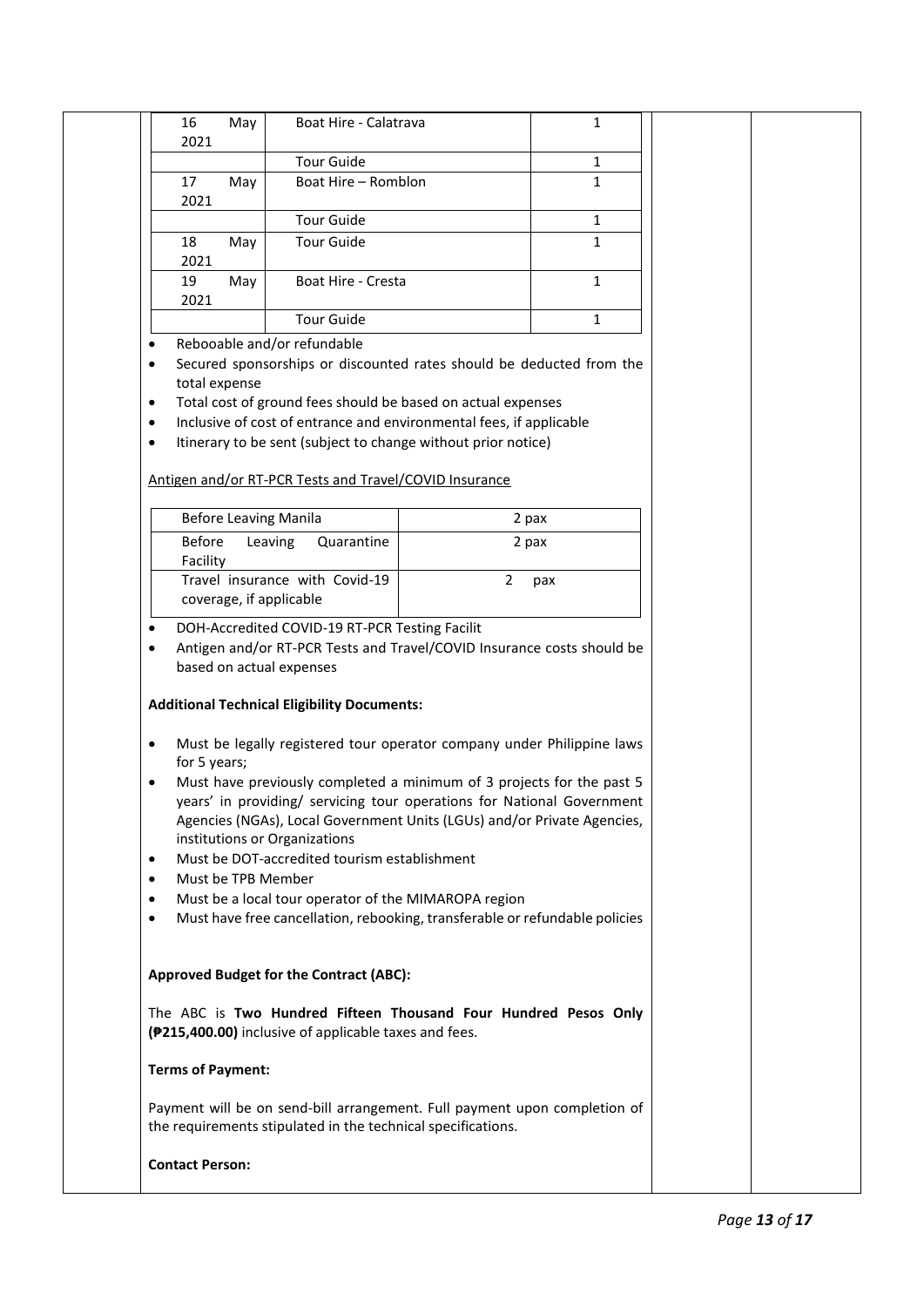|              | <b>MILO S. OROPEZA</b><br>Domestic Promotions Department<br>milo oropeza@tpb.gov.ph |  |
|--------------|-------------------------------------------------------------------------------------|--|
|              | *** Nothing Follows ***                                                             |  |
| <b>Terms</b> | 30 days upon receipt of invoice.                                                    |  |
| Delivery     | Please refer to the above provided deliverables.                                    |  |
| <b>ABC</b>   | PhP507,100.00 inclusive of all applicable charges and taxes.                        |  |

The last day for submission of **quotation** is not later than 03:00 p.m. on **15 April 2021, thru e-mail at** farhan ambiong@tpb.gov.ph for the advance copy of the bid documents and the original copy to the address provided below, subject to the Terms and Conditions attached herewith, duly signed by your representative and stating the shortest time of delivery to the Procurement and General Services Division, Administrative Department, 4th Floor, Legaspi Towers 300, Roxas Blvd., Manila. Please address your quotation to the undersigned.

Thank you very much.

**ELOISA A. ROMERO**

Administrative Officer V Procurement and General Services Division

| <b>Contact Person</b> |  |
|-----------------------|--|
| Contact No            |  |

**FARHAN M. AMBIONG** 8 525-9318local 268

Price Validity shall be for a period of thirty (30) calendar days.

Suppliers must submit the following legal documents to be eligible to participate in the bidding:

- *1. Business or Mayor`s Permit/Certification (as of 2021)*
- *2. Annual Income Tax Return (latest)*
- *3. Company Profile/Curriculum Vitae (latest and updated)*
- *4. PhilGEPS Certificate/Membership (latest)*
- *5. Notarized Omnibus Sworn Statement(provided below)*

## **Annex A**

# **Omnibus Sworn Statement (Revised)**

*[shall be submitted with the Bid]*

\_\_\_\_\_\_\_\_\_\_\_\_\_\_\_\_\_\_\_\_\_\_\_\_\_\_\_\_\_\_\_\_\_\_\_\_\_\_\_\_\_\_\_\_\_\_\_\_\_\_\_\_\_\_\_\_\_\_\_\_\_\_\_\_\_\_\_\_\_\_\_\_\_

REPUBLIC OF THE PHILIPPINES )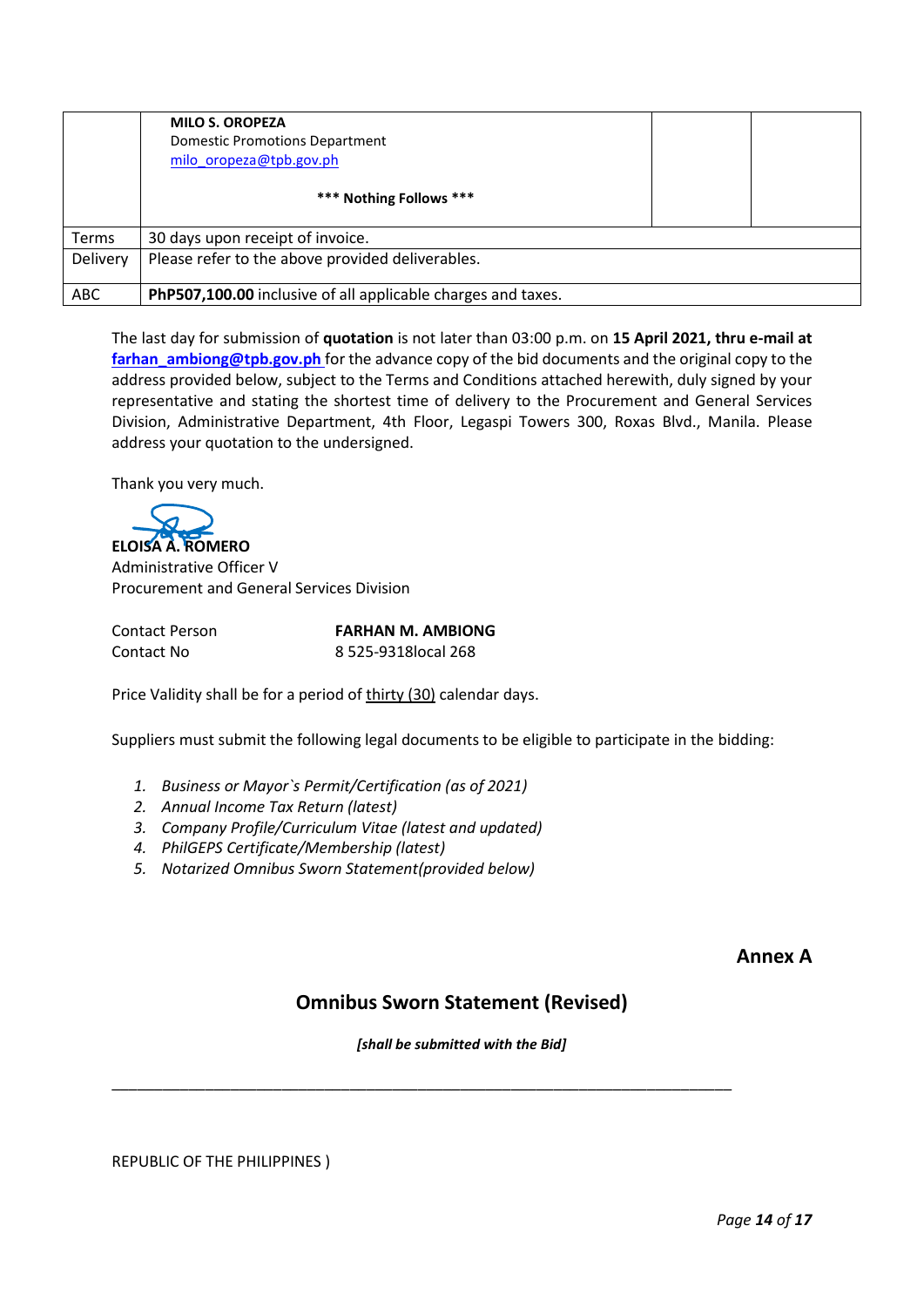CITY/MUNICIPALITY OF \_\_\_\_\_\_ ) S.S.

### **AFFIDAVIT**

I, [Name of Affiant], of legal age, [Civil Status], [Nationality], and residing at [Address of Affiant], after having been duly sworn in accordance with law, do hereby depose and state that:

*1. [Select one, delete the other:]*

*[If a sole proprietorship:]* I am the sole proprietor or authorized representative of [Name of Bidder] with office address at [address of Bidder];

[If a partnership, corporation, cooperative, or joint venture:] I am the duly authorized and designated representative of [Name of Bidder] with office address at [address of Bidder];

*2. [Select one, delete the other:]*

*[If a sole proprietorship:]* As the owner and sole proprietor, or authorized representative of [Name of Bidder], I have full power and authority to do, execute and perform any and all acts necessary to participate, submit the bid, and to sign and execute the ensuing contract for [Name of the Project] of the [Name of the Procuring Entity], as shown in the attached duly notarized Special Power of Attorney;

*[If a partnership, corporation, cooperative, or joint venture:]* I am granted full power and authority to do, execute and perform any and all acts necessary to participate, submit the bid, and to sign and execute the ensuing contract for [Name of the Project] of the [Name of the Procuring Entity], as shown in the attached [state title of attached document showing proof of authorization (e.g., duly notarized Secretary's Certificate, Board/Partnership Resolution, or Special Power of Attorney, whichever is applicable;)];

- 3. [Name of Bidder] is not "blacklisted" or barred from bidding by the Government of the Philippines or any of its agencies, offices, corporations, or Local Government Units, foreign government/foreign or international financing institution whose blacklisting rules have been recognized by the Government Procurement Policy Board, **by itself or by relation, membership, association, affiliation, or controlling interest with another blacklisted person or entity as defined and provided for in the Uniform Guidelines on Blacklisting;**
- 4. Each of the documents submitted in satisfaction of the bidding requirements is an authentic copy of the original, complete, and all statements and information provided therein are true and correct;
- 5. [Name of Bidder] is authorizing the Head of the Procuring Entity or its duly authorized representative(s) to verify all the documents submitted;
- *6. [Select one, delete the rest:]*

*[If a sole proprietorship:]* The owner or sole proprietor is not related to the Head of the Procuring Entity, members of the Bids and Awards Committee (BAC), the Technical Working Group, and the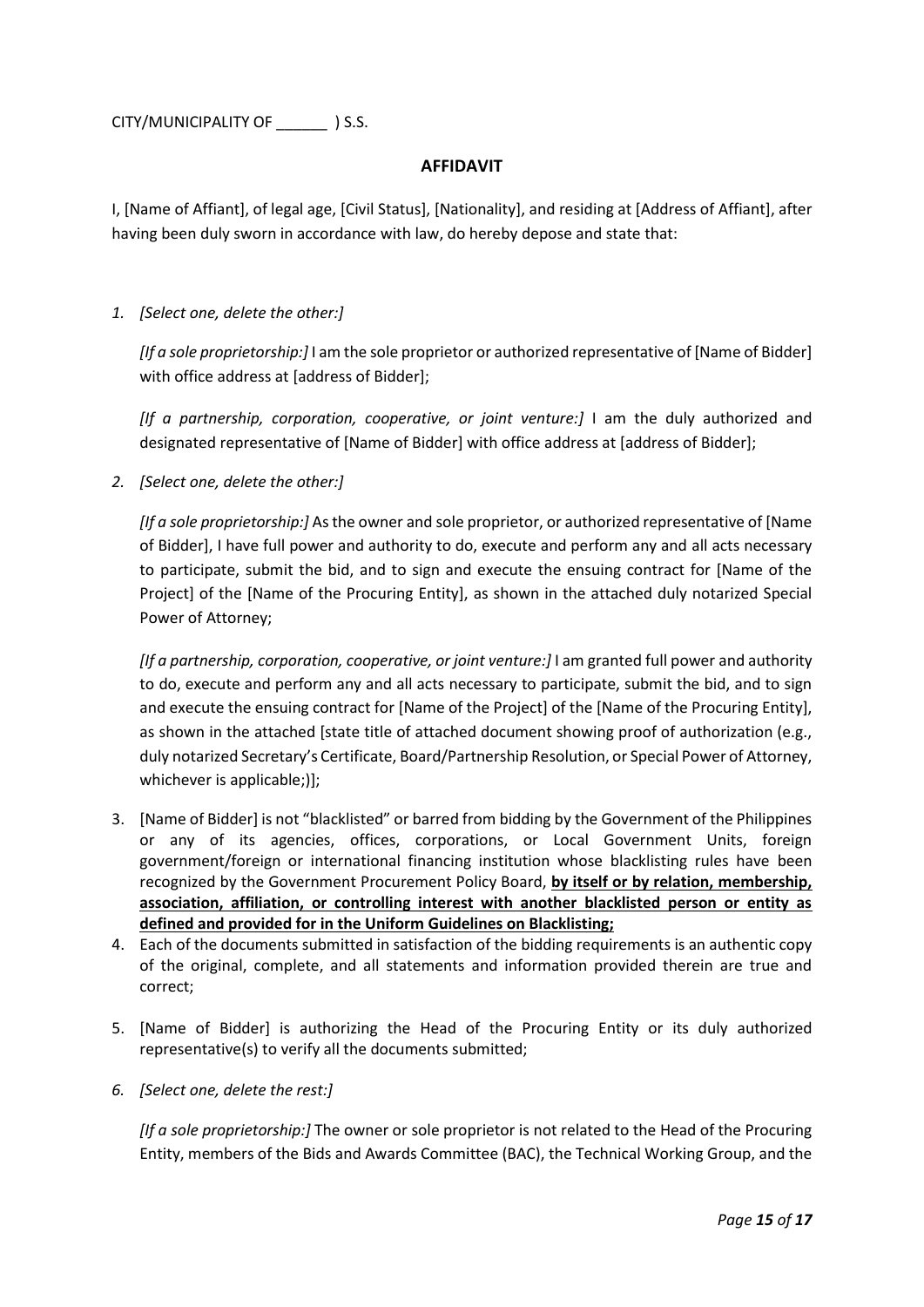BAC Secretariat, the head of the Project Management Office or the end-user unit, and the project consultants by consanguinity or affinity up to the third civil degree;

*[If a partnership or cooperative:]* None of the officers and members of *[Name of Bidder]* is related to the Head of the Procuring Entity, members of the Bids and Awards Committee (BAC), the Technical Working Group, and the BAC Secretariat, the head of the Project Management Office or the end-user unit, and the project consultants by consanguinity or affinity up to the third civil degree;

*[If a corporation or joint venture:]* None of the officers, directors, and controlling stockholders of *[Name of Bidder]* is related to the Head of the Procuring Entity, members of the Bids and Awards Committee (BAC), the Technical Working Group, and the BAC Secretariat, the head of the Project Management Office or the end-user unit, and the project consultants by consanguinity or affinity up to the third civil degree;

- 7. *[Name of Bidder]* complies with existing labor laws and standards; and
- 8. *[Name of Bidder]* is aware of and has undertaken the responsibilities as a Bidder in compliance with the Philippine Bidding Documents, which includes:
	- a. Carefully examining all of the Bidding Documents;
	- b. Acknowledging all conditions, local or otherwise, affecting the implementation of the Contract;
	- c. Making an estimate of the facilities available and needed for the contract to be bid, if any; and
	- d. Inquiring or securing Supplemental/Bid Bulletin(s) issued for the *[Name of the Project]*.
- 9. *[Name of Bidder]* did not give or pay directly or indirectly, any commission, amount, fee, or any form of consideration, pecuniary or otherwise, to any person or official, personnel or representative of the government in relation to any procurement project or activity.
- **10. In case advance payment was made or given, failure to perform or deliver any of the obligations and undertakings in the contract shall be sufficient grounds to constitute criminal liability for Swindling (Estafa) or the commission of fraud with unfaithfulness or abuse of confidence through misappropriating or converting any payment received by a person or entity under an obligation involving the duty to deliver certain goods or services, to the prejudice of the public and the government of the Philippines pursuant to Article 315 of Act No. 3815 s. 1930, as amended, or the Revised Penal Code.**

**IN WITNESS WHEREOF**, I have hereunto set my hand this day of , 20 at Philippines.

> *[Insert NAME OF BIDDER OR ITS AUTHORIZED REPRESENTATIVE]*

*[Insert signatory's legal capacity]*

Affiant